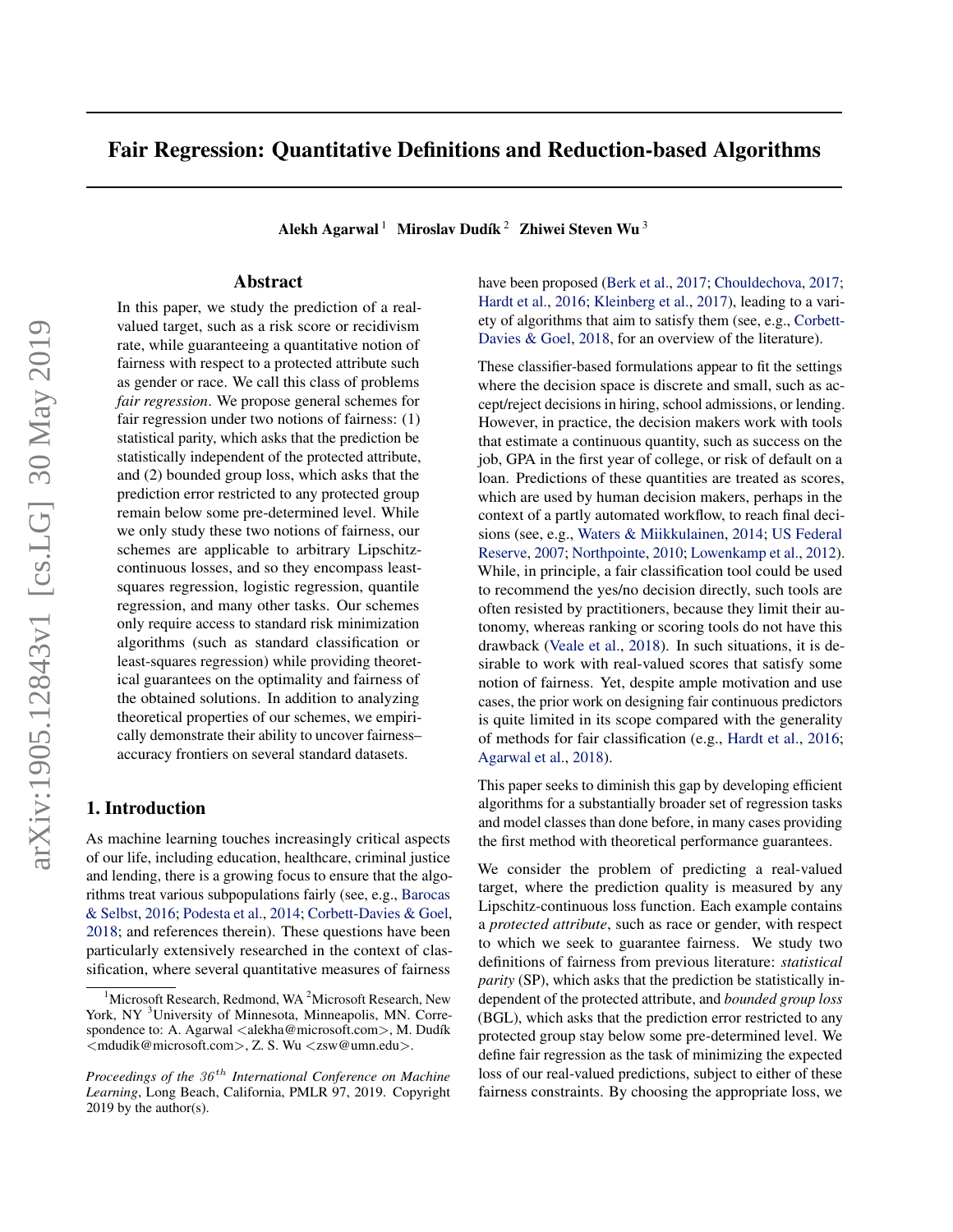obtain a wide range of standard prediction tasks including least-squares, logistic, Poisson, and quantile regression (with labels and predictions restricted to a bounded set to obtain Lipschitz continuity). While we seek to solve the regression tasks under fairness constraints, our schemes only require access to standard risk minimization algorithms such as standard classification or least-squares regression.

Several prior works also seek predictors that exhibit some form of independence from the protected attribute similar to statistical parity. [Calders et al.](#page-8-0) [\(2013\)](#page-8-0), [Johnson et al.](#page-8-0) [\(2016\)](#page-8-0) and [Komiyama et al.](#page-8-0) [\(2018\)](#page-8-0) consider a more limited form of independence, expressed via a small number of moment constraints, such as lack of correlation, and design specific algorithms for linear least squares. [Berk et al.](#page-8-0) [\(2017\)](#page-8-0) study notions of individual and group fairness specialized to linear regression. Pérez-Suay et al. [\(2017\)](#page-9-0) seek zero correlation in a reproducing kernel Hilbert space (RKHS), which can capture statistical independence, but it only yields predictors in the same RKHS and the loss is limited to least squares. [Kamishima et al.](#page-8-0) [\(2012\)](#page-8-0) and [Fukuchi et al.](#page-8-0) [\(2013\)](#page-8-0) seek to fit a probabilistic model that satisfies statistical independence, but they do not present efficient algorithms or statistical guarantees. In contrast, we consider full statistical independence, arbitrary model classes and Lipschitz losses, and our algorithms are efficient and come with statistical guarantees.

Our second fairness definition, bounded group loss, fits into the general framework of [Alabi et al.](#page-8-0) [\(2018\)](#page-8-0), whose goal is to minimize a general function of group-wise prediction losses, but their algorithm is less efficient (albeit still polynomial), and they do not provide statistical guarantees.

We design a separate algorithm for each of the two fairness definitions. For BGL, our insight is that the problem of loss minimization subject to a loss bound in each subpopulation can be algorithmically reduced to a weighted loss minimization problem for which standard approaches exist. For SP, the main obstacle is that the number of constraints is uncountable. Here, the main insight that allows us to design and analyze the algorithm is that if we discretize the real-valued prediction space, then the task of fair regression can be reduced to cost-sensitive classification under certain constraints. We build on the recent work of [Agarwal et al.](#page-8-0) [\(2018\)](#page-8-0), and use the special structure of our discretization scheme to develop several algorithms reducing to standard classification or regression problems without fairness constraints. We provide theoretical results to bound the computational cost, generalization error and fairness violation of the returned predictor for both of our fairness measures with arbitrary Lipschitz-continuous loss functions and with arbitrary regression-function classes of bounded complexity, again building on the analysis of [Agarwal et al.](#page-8-0) [\(2018\)](#page-8-0). Prior works in the regression setting lack such guarantees.

Empirically, we evaluate our method on several standard

datasets, on the tasks of least-squares and logistic regression under statistical parity, with linear and tree-ensemble learners, and compare it with the unconstrained baselines as well as the technique of [Johnson et al.](#page-8-0) [\(2016\)](#page-8-0). Our method uncovers fairness–accuracy frontiers and provides the first systematic scheme for enforcing fairness in a significantly broader class of learning problems than prior work.

Usage guidelines. We envision the use of our algorithms in uncovering fairness–accuracy frontiers in a variety of applications. Any substantial tradeoffs along the frontier need to be analyzed. They might point to data issues requiring nonalgorithmic interventions, such as gathering of additional (less biased) data or introduction of new features [\(Chen et al.,](#page-8-0) [2018\)](#page-8-0). As with other algorithmic fairness tools, in order to successfully use our algorithms in practice, it is essential to consider the societal context of the application [\(Selbst et al.,](#page-9-0) [2018\)](#page-9-0). In some contexts, the best fairness intervention might be to avoid a technological intervention altogether.

### 2. Problem Formulation

We consider a general prediction setting where the training examples consist of triples  $(X, A, Y)$ , where  $X \in \mathfrak{X}$  is a feature vector,  $A \in \mathcal{A}$  is a protected attribute and  $Y \in \mathcal{Y} \subseteq$  $[0, 1]$  is the label. Throughout, we focus on the protected attribute taking a small number of discrete values, i.e., A is finite, but  $\mathfrak X$  is allowed to be continuous and high-dimensional. We make no specific assumptions about whether the protected attribute is included in the feature vector  $X$  or not; also the set of labels Y can be discrete (but embedded in  $[0, 1]$ ) or continuous. Given a set of predictors  $\mathcal F$  containing functions  $f: \mathfrak{X} \to [0,1]$ , our goal is to find  $f \in \mathfrak{F}$  which is accurate in predicting  $Y$  given  $X$  while satisfying some fairness condition such as statistical parity or bounded group loss (formally defined below). Note that the functions f do not explicitly depend on  $A$  unless it is included in  $X$ .

The main departure from prior works on classification is that Y as well as  $f(X)$  are allowed to be real-valued rather than just categorical. The accuracy of a prediction  $f(X)$ on a label Y is measured by the loss  $\ell(Y, f(X))$ . The loss function  $\ell : \mathcal{Y} \times [0, 1] \to [0, 1]$  is required to be 1-Lipschitz under the  $\ell_1$  norm,<sup>1</sup> that is:

 $|\ell(y, u) - \ell(y', u')| \le |y - y'| + |u - u'|$  for all  $y, y', u, u'$ .

Example 1 (Least-squares regression). *The prediction of GPA in the first year of college can be cast as a regression problem where the label* y *is the normalized GPA so that* Y = [0, 1]*, and the error is measured by the square loss*  $\ell(y, f(x)) = (y - f(x))^2/2$ *. Since*  $y, f(x) \in [0, 1]$ *, the loss is bounded and 1-Lipschitz.*

<sup>&</sup>lt;sup>1</sup>Our algorithms primarily use covers for y and u such that  $\ell(y, u)$  can be approximated using corresponding elements from the cover. We skip this generalization to keep presentation simple.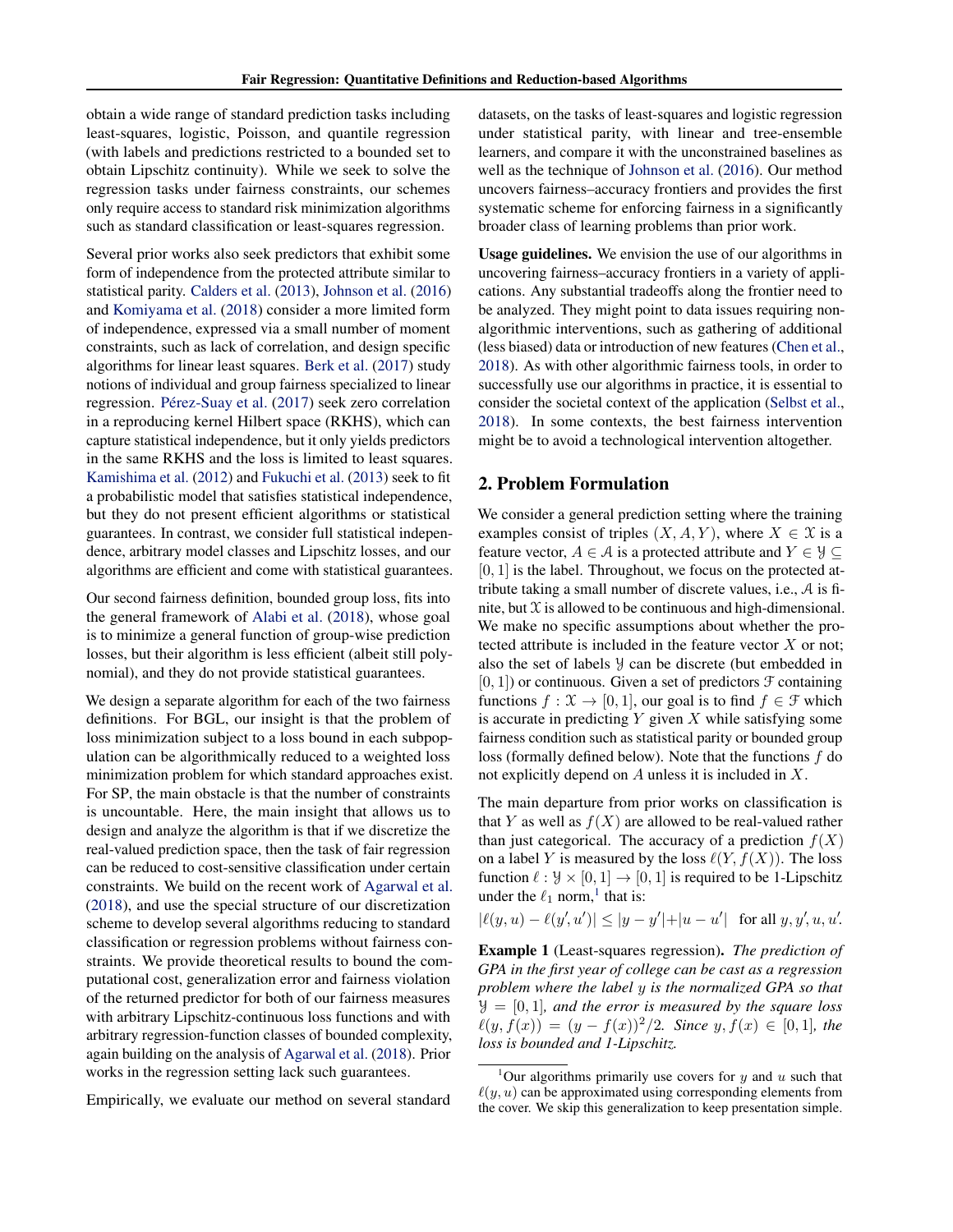<span id="page-2-0"></span>Example 2 (Logistic regression). *Consider a system for screening job applicants based on the likelihood of an offer upon interview. We train this system using past data of interviewed candidates where* X *describes their features and*  $Y \in \{0, 1\}$  *the hiring decision. The scoring function* f *can be chosen to maximize the likelihood for the logistic model*  $p_f(Y = 1 | x) = 1/(1 + e^{-f(x)})$ *. Since we require that*  $f(x) \in [0, 1]$ *, in order to approximate the full range of probabilities, we use a scaled and shifted version*  $p_f(Y = 1 | x) = 1/(1 + e^{-C(2f(x)-1)})$  with some  $C > 1$ , giving probabilities in the range  $[1/(1+e^C), 1/(1+e^{-C})]$ . *The loss is a rescaled version of the negative log likelihood to ensure the boundedness and 1-Lipschitz conditions:*  $\ell(y, f(x)) = \log(1 + e^{-C(2y-1)(2f(x)-1)})/(2\log(1+e^C)).$ *Here the label is binary, but the prediction is real-valued.*

#### 2.1. Fairness Definitions

We consider two quantitative definitions of fairness appearing in prior work on fair classification and regression.

The first definition, called *statistical* (or demographic) *parity*, says that the prediction should be independent of the protected attribute. In classification, it corresponds to the practice of affirmative action (see, e.g., [Holzer & Neumark,](#page-8-0) [2006,](#page-8-0) and references therein) and it is also invoked to address disparate impact under the US Equal Employment Opportunity Commission's "four-fifths rule," which requires that the "selection rate for any race, sex, or ethnic group [must be at least] four-fifths (4/5) (or eighty percent) of the rate for the group with the highest rate."<sup>2</sup>

Definition 1 (Statistical parity—SP). *A predictor* f *satisfies statistical parity under a distribution over*  $(X, A, Y)$ *if* f(X) *is independent of the protected attribute* A*. Since*  $f(X) \in [0,1]$ , this is equivalent to  $\mathbb{P}[f(X) \geq z \mid A = a] =$  $\mathbb{P}[f(X) \geq z]$  *for all*  $a \in \mathcal{A}$  *and*  $z \in [0,1]$ .

The characterization through the properties of the CDF of  $f(X)$  is particularly useful when  $f(X)$  can take any real values in  $[0, 1]$ , because it allows us to design efficient algorithms. It also makes it obvious that if  $f$  satisfies SP, then any classifier induced by thresholding  $f$  will also satisfy SP.

Our second fairness definition, called *bounded group loss*, formalizes the requirement that the predictor's loss remain below some acceptable level for each protected group. In settings such as speech or face recognition, this corresponds to the requirement that all groups receive good service (cf. [Buolamwini & Gebru,](#page-8-0) [2018\)](#page-8-0). In other settings, such as lending and hiring, it aims to prevent situations when the predictor has a high error on some of the groups (cf. Section 3.3 of [Corbett-Davies & Goel,](#page-8-0) [2018\)](#page-8-0).

Definition 2 (Bounded group loss—BGL). *A predictor* f *satisfies bounded group loss at level* ζ *under a distribution over*  $(X, A, Y)$  *if*  $\mathbb{E}[\ell(Y, f(X)) | A = a] \leq \zeta$  *for all*  $a \in \mathcal{A}$ *.* 

Hence, fair regression with BGL minimizes the overall loss, while controlling the worst loss on any protected group. By Lagrangian duality, this is equivalent to minimizing the worst loss on any group while maintaining good overall loss (referred to as max-min fairness). Unlike *overall accuracy equality* in classification [\(Dieterich et al.,](#page-8-0) [2016\)](#page-8-0), which requires the losses on all groups to be equal, BGL does not force an artificial decrease in performance on every group just to match the hardest-to-predict group. BGL can be used as a diagnostic for the potential shortcomings of a chosen featurization or dataset. If it is not possible to achieve a loss below  $\zeta$  on some group, then to achieve fairness we need to collect more data for that group, or develop more informative features for individuals in that group.

#### 2.2. Fair Regression

We begin by defining the problem of fair regression as the minimization of the expected loss  $\mathbb{E}[\ell(Y, f(X))]$  over  $f \in$ F, while guaranteeing SP or BGL. However, to achieve better fairness–accuracy tradeoffs we then generalize this to the case of randomized predictors.

Statistical parity. Similar to prior works on fair classification [\(Agarwal et al.,](#page-8-0) [2018\)](#page-8-0), it is frequently desirable to have a tunable knob for navigating the fairness-accuracy tradeoff, such as  $\zeta$  in the definition of bounded group loss. To allow such a tradeoff in SP, we consider slack parameters  $\varepsilon_a$  for each attribute and define the fair regression task under SP as

$$
\min_{f \in \mathcal{F}} \mathbb{E} \left[ \ell(Y, f(X)) \right] \quad \text{such that } \forall a \in \mathcal{A}, z \in [0, 1]:
$$
\n
$$
\left| \mathbb{P}[f(X) \ge z \mid A = a] - \mathbb{P}[f(X) \ge z] \right| \le \varepsilon_a. \tag{1}
$$

The slack  $\varepsilon_a$  bounds the allowed departure of the CDF of  $f(X)$  conditional on  $A = a$  from the CDF of  $f(X)$ . The difference between CDFs is measured in the  $\ell_{\infty}$  norm corresponding to the Kolmogorov-Smirnov statistic [\(Lehmann](#page-8-0) [& Romano,](#page-8-0) [2006\)](#page-8-0). Choosing different  $\varepsilon_a$  allows us to vary the strength of constraint across different protected groups.

Bounded group loss. In this case, the constrained optimization formulation follows directly from the definition. For the sake of flexibility, we allow specifying a different bound  $\zeta_a$  for each attribute value, leading to the formulation

$$
\min_{f \in \mathcal{F}} \mathbb{E} \big[ \ell(Y, f(X)) \big]
$$
\nsuch that  $\forall a \in \mathcal{A}: \mathbb{E} \big[ \ell(Y, f(X)) \mid A = a \big] \leq \zeta_a.$ 

\n(2)

<sup>&</sup>lt;sup>2</sup> See the Uniform Guidelines on Employment Selection Procedures, 29 C.F.R. §1607.4(D) (2015).

<sup>&</sup>lt;sup>3</sup>A standard definition of statistical independence requires that  $\mathbb{P}[f(X) \in S \mid A = a] = \mathbb{P}[f(X) \in S]$  for all measurable sets S. Since  $f(X)$  is a real-valued random variable under Borel  $\sigma$ -algebra, it is fully characterized by its cumulative distribution function, and so it suffices to consider sets  $S = [0, z]$  for  $z \in [0, 1]$ (see, e.g., Theorem 10.49 of [Aliprantis & Border,](#page-8-0) [2006\)](#page-8-0).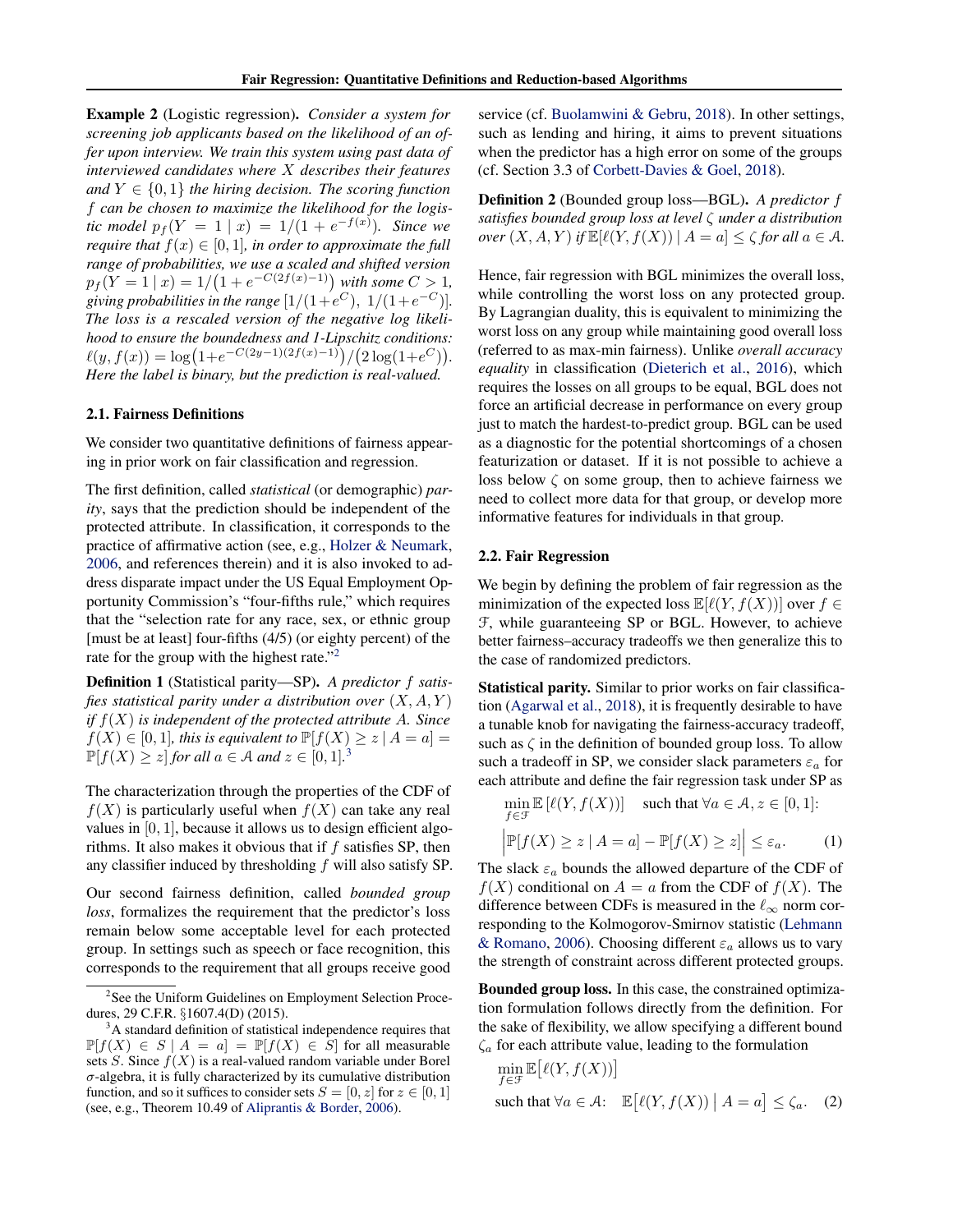<span id="page-3-0"></span>Randomized predictors. Similar to fair classification, in order to achieve better fairness–accuracy tradeoffs, we consider randomized predictors which first pick  $f$  according to some distribution  $Q$  and then predict according to  $f$ . We first introduce additional notation for the objective and constraints appearing in [\(1\)](#page-2-0) and [\(2\)](#page-2-0):

$$
loss(f) := \mathbb{E}[\ell(Y, f(X))],
$$
  
\n
$$
\gamma_{a,z}(f) := \mathbb{P}[f(X) \ge z \mid A = a] - \mathbb{P}[f(X) \ge z].
$$
  
\n
$$
\gamma_a^{\text{BGL}}(f) := \mathbb{E}[\ell(Y, f(X)) \mid A = a].
$$

For a randomized predictor represented by a distribution Q, we have  $loss(Q) = \sum_f Q(f) loss(f), \gamma_{a,z}(Q) =$  $\sum_f Q(f) \gamma_{a,z}(f)$ , and  $\gamma_a^{\text{BGL}}(Q) = \sum_f Q(f) \gamma_a^{\text{BGL}}(f)$ .

Thus, for SP we seek to solve

 $\min_{\substack{\epsilon \leq \Delta(\mathcal{F})}} \text{loss}(Q) \text{ s.t. } \big|\gamma_{a,z}(Q)\big| \leq \varepsilon_a \ \ \forall a \in \mathcal{A}, z \in [0,1], \text{ (3)}$  $Q\in\Delta(\mathcal{F})$ 

where  $\Delta(\mathcal{F})$  is the set of all probability distributions over  $\mathcal{F}$ . For bounded group loss, we similarly seek to solve

$$
\min_{Q \in \Delta(\mathcal{F})} \text{loss}(Q) \text{ s.t. } \gamma_a^{\text{BGL}}(Q) \le \zeta_a \ \forall a \in \mathcal{A}.\tag{4}
$$

### 3. Supervised Learning Oracles

In this paper, we show how to transform the fair regression problem into three standard learning problems: costsensitive classification, weighted least-squares regression, or weighted risk minimization under  $\ell$  (without fairness constraints). All of these learning problems allow different costs per example, which helps incorporate fairness. The specific algorithms to solve these tasks are termed *supervised learning oracles*. These oracles are typically available for representations where regression or classification *without fairness constraints* can be solved, and we show some typical examples in our empirical evaluation.

(1) Risk minimization under  $\ell$ . This is the most natural oracle as it implements loss minimization without fairness constraints. Given a dataset  $\{(W_i, X_i, Y_i)\}_{i=1}^n$  where  $W_i$ are non-negative weights, the oracle returns  $f \in \mathcal{F}$  that minimizes the weighted empirical risk:  $\sum_{i=1}^{n} W_i \ell(Y_i, f(X_i)).$ 

(2) Square loss minimization. Even when the accuracy is measured by  $\ell$ , we typically have access to a weighted leastsquares learner for the same class F. This oracle takes the data  $\{(W_i, X_i, Y_i)\}_{i=1}^n$  and returns  $f \in \mathcal{F}$  that minimizes the weighted squared loss:  $\sum_{i=1}^{n} W_i (Y_i - f(X_i))^2$ .

(3) Cost-sensitive classification (CS). Our third type of oracle optimizes over classifiers  $h : \mathcal{X}' \to \{0, 1\}$  from some class  $\mathcal{H}$ . As input, we are given a dataset  $\{(X'_i, C_i)\}_{i=1}^n$ , where  $X_i'$  is a feature vector and  $C_i$  indicates the difference between the cost (i.e., the loss) of predicting 1 versus 0; positive  $C_i$  means that 0 is favored, negative  $C_i$  means that 1 is favored. The goal is to find a classifier  $h \in \mathcal{H}$ , which minimizes the empirical cost relative to the cost of

predicting all zeros:  $\sum_{i=1}^{n} C_i h(X'_i)$ .

CS reduces to *weighted binary classification* on the data  $\{(W_i, X'_i, Y_i)\}_{i=1}^n$  with  $Y_i = \mathbf{1}\{C_i \leq 0\}$  and  $W_i = |C_i|$ , where we minimize  $\sum_{i=1}^{n} W_i \mathbf{1} \{ h(X_i') \neq Y_i \}$ . Weighted classification oracles exist for many classifier families H.

In this paper we consider classifiers obtained by thresholding regressors  $f \in \mathcal{F}$ . We define  $\mathcal{X}' = \mathcal{X} \times \mathbb{R}$  where the new feature specifies a threshold. Our classifiers act on  $x' =$  $(x, z)$  and predict  $h<sub>f</sub>(x, z) = \mathbf{1} \{f(x) \geq z\}$ . This structure of classifiers naturally arises from the SP constraints. We assume access to a CS oracle for  $\mathcal{H} = \{h_f : f \in \mathcal{F}\}.$ While cost-sensitive learners for this representation might not be available off the shelf, learners based on optimization, such as (stochastic) gradient-based learners, can usually be adapted to this structure. In particular, it is easy to adapt learners for logistic regression, SVMs or neural nets.

#### 4. Fair Regression under Statistical Parity

We next show how to solve the fair regression problem  $(3)$ using a CS oracle. We begin by recasting the problem (3) as a *constrained (and cost-sensitive) classification problem*, which we then solve via the reduction approach of [Agarwal](#page-8-0) [et al.](#page-8-0) [\(2018\)](#page-8-0), by repeatedly invoking the CS oracle.

We proceed in two steps. First we discretize our prediction space and show that a loss function in the discretized space approximates our original loss well, owing to its Lipschitz continuity. We then show how the fair regression problem in this discretized space can be turned into a constrained classification problem, which we solve via reduction.

#### 4.1. Discretization

We discretize both arguments of the loss function  $\ell$ . Let N denote the size of the discretization grid for the second argument, let  $\alpha = 1/N$  denote its granularity, and let  $\mathcal{Z} =$  ${j\alpha : j = 1, \ldots, N}$  denote the grid itself. Let  $\tilde{y}$  be the  $\frac{\alpha}{2}$ -cover of *Y*, i.e.,  $\widetilde{y} \subseteq Y$  such that: (1) for any  $y \in Y$ there exists  $\tilde{y} \in \tilde{Y}$  such that  $|y - \tilde{y}| \le \frac{\alpha}{2}$ , and (2) for any  $\tilde{y}, \tilde{y}' \in \tilde{Y}$ , we have  $|\tilde{y} - \tilde{y}'| > \frac{\alpha}{2}$ . Proceeding left-to-right within *Y*, it is always possible to construct  $\tilde{y}$  such that  $|\tilde{y}| \leq$ 2N. We define the discretized loss as a piece-wise constant approximation of  $\ell$ :

$$
\ell_{\alpha}(y, u) := \ell\left(y, \lfloor u \rfloor_{\alpha} + \frac{\alpha}{2}\right) \tag{5}
$$

where y is the smallest  $\tilde{y} \in \tilde{Y}$  such that  $|y - \tilde{y}| \le \frac{\alpha}{2}$ , and  $\lfloor u \rfloor_{\alpha}$  rounds down u to the nearest integer multiple of  $\alpha$ . We use the convention  $\ell(y, u) = \ell(y, 1)$  for  $u > 1$ . Owing to the Lipschitz continuity of  $\ell$ , it follows that

$$
\left| \ell(y, u) - \ell_{\alpha}(y, u) \right| \le \alpha.
$$
 (6)

Thus, for suitably small  $\alpha$ , or equivalently large N,  $\ell_{\alpha}$ provides a close approximation to the original loss function.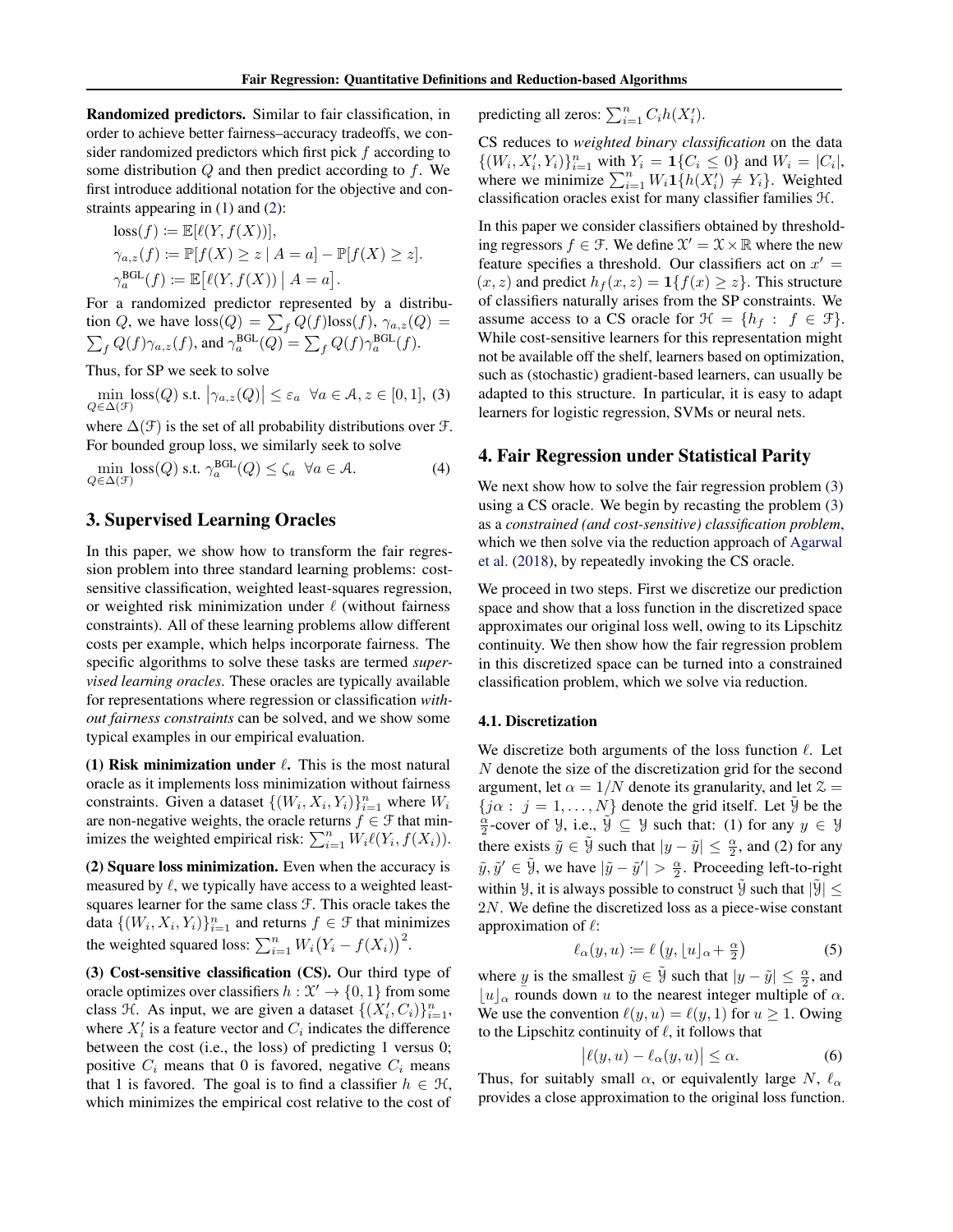<span id="page-4-0"></span>Let  $loss_{\alpha}(f) := \mathbb{E}[\ell_{\alpha}(Y, f(X))]$  denote the expected discretized loss. When optimizing this loss, it suffices to consider rounded-down variants of predictors. Specifically, for  $f \in \mathcal{F}$ , let  $f(x) = \lfloor f(x) \rfloor_\alpha$  denote its rounded-down version. Then, by the definition of  $\ell_{\alpha}$ ,  $\text{loss}_{\alpha}(f) = \text{loss}_{\alpha}(f)$ . The advantage of rounded-down predictors is that to guarantee that they satisfy SP, it suffices to consider the fairness constraints  $\gamma_{a,z}(f) \leq \varepsilon_a$  across z taken from the discretization grid  $\mathcal{Z}$ . This is because for any  $z \in [0, 1]$ ,

$$
\gamma_{a,z}(\underline{f}) = \mathbb{P}[\underline{f}(X) \ge z \mid A = a] - \mathbb{P}[\underline{f}(X) \ge z]
$$
  
= 
$$
\mathbb{P}[\underline{f}(X) \ge \overline{z} \mid A = a] - \mathbb{P}[\underline{f}(X) \ge \overline{z}], \quad (7)
$$

where  $\bar{z} = [z]_{\alpha}$  is the value of z rounded up to the nearest integer multiple of  $\alpha$ . This allows us to replace the uncountable set of constraints indexed by  $z \in [0, 1]$  with the finite set indexed by  $z \in \mathcal{Z}$ . Thus, denoting  $\mathcal{F} = \{f : f \in \mathcal{F}\}\)$ , we have argued that the solution of [\(3\)](#page-3-0), can be approximated by have argued that the solution of (3), can be approximated by

 $\min_{\substack{\epsilon \Delta(\mathcal{F})}} \text{loss}_{\alpha}(Q) \text{ s.t. } |\gamma_{a,z}(Q)| \leq \varepsilon_a \ \ \forall a \in \mathcal{A}, z \in \mathcal{Z}.$  (8)  $Q ∈ \Delta(\mathcal{F})$ 

**Theorem 1.** Let  $Q^*$  be any feasible point of [\(3\)](#page-3-0) and  $Q^*$ *be the solution of* (8). Then  $loss(Q^{\star}) \leq loss(Q^{\star}) + \alpha$  and  $|\gamma_{a,z}(Q^{\star})| \leq \varepsilon_a$  for all  $a \in \mathcal{A}, z \in [0,1].$ 

#### 4.2. Reduction to Constrained Classification

We next show that  $(8)$  can be rewritten as a constrained classification problem for the family of classifiers  $H =$  ${h<sub>f</sub> : f \in \mathcal{F}}$  defined in Section [3.](#page-3-0)

To turn regression loss  $\ell$  into a cost-sensitive loss, we introduce the function

$$
c(y, z) \coloneqq N\Big(\ell\left(y, z + \frac{\alpha}{2}\right) - \ell\left(y, z - \frac{\alpha}{2}\right)\Big),\qquad(9)
$$

which takes values in  $[-1, 1]$ , because  $\ell$  is 1-Lipschitz and  $\alpha = 1/N$ . We also extend the  $\gamma_{a,z}$  notation to  $h_f$ :

$$
\gamma_{a,z}(h_f) = \mathbb{E}[h_f(X,z)|A=a] - \mathbb{E}[h_f(X,z)].
$$

Now given a distribution  $D$  over  $(X, A, Y)$ , we define a distribution  $D'$  over  $(X', A, C)$  that additionally samples  $Z \in \mathcal{Z}$  uniformly at random and sets  $X' = (X, Z)$  and  $C = c(Y, Z)$ . Defining  $cost(h_f) := \mathbb{E}_{D'}[Ch_f(X')]$ , we have the following useful lemma.

**Lemma 1.** *Given any distribution*  $D$  *over*  $(X, A, Y)$  *and any*  $f \in \mathcal{F}$ *, the cost and constraints satisfy*  $cost(h_f)$  =  $\text{loss}_{\alpha}(f) + c_0$ *, where*  $c_0$  *is independent of* f*, and*  $\gamma_{a,z}(h_f) =$  $\gamma_{a,z}(f)$  *for all*  $a \in \mathcal{A}, z \in \mathcal{Z}$ .  $\ddot{}$ 

By linearity of expectation, the lemma implies analogous equalities also for distributions over  $f$ . Thus, in problem  $(8)$ , we can replace the optimization over  $Q \in \Delta(\mathcal{F})$  with  $Q \in \Delta(\mathcal{H})$ . Notice that while we started from discretized regressors in problem (8), Lemma 1 allows us to work with the full classifier family  $\{h_f : f \in \mathcal{F}\}\$ , which is important as we typically only have computational oracles for non-discretized classes  $H$  and  $F$ . We next show how to solve an empirical version of this classification problem.

#### 4.3. Algorithm and Generalization Bounds

Let  $E$  denote the empirical distribution over the data  $(X_i, A_i, Y_i)$  and let  $\mathbb{E}_Z$  denote a uniform distribution among the values in Z. Then define the empirical versions of the cost and constraints:

$$
\widehat{\cos t}(h_f) = \widehat{\mathbb{E}} \Big[ \mathbb{E}_Z \big[ c(Y, Z) h_f(X, Z) \big] \Big] \tag{10}
$$

$$
\widehat{\gamma}_{a,z}(h_f) = \widehat{\mathbb{E}} \big[ h_f(X, z) \mid A = a \big] - \widehat{\mathbb{E}} \big[ h_f(X, z) \big].
$$

We are interested in the following empirical optimization problem, which is, according to Lemma 1, an empirical approximation of the original problem (8):

$$
\min_{Q \in \Delta(\mathcal{H})} \widehat{\text{cost}}(Q) \text{ s.t. } |\widehat{\gamma}_{a,z}(Q)| \le \widehat{\varepsilon}_a \ \forall a \in \mathcal{A}, z \in \mathcal{Z}. \tag{11}
$$

The slacks  $\hat{\varepsilon}_a$  are slightly larger than  $\varepsilon_a$  to compensate for finite-sample errors in measuring constraint violations (more on that below). This problem is a special case of that studied by [Agarwal et al.](#page-8-0) [\(2018\)](#page-8-0) with a key difference. Since the distribution of  $Z$  is known, we can take expectation according to  $Z$  rather than a sample, which leads to substantially better estimates of constraint violations. Thus, our objective uses a product of an empirical distribution over  $(X, A, Y)$  with the uniform distribution over  $Z$  rather than an i.i.d. sample as assumed by [Agarwal et al..](#page-8-0) However, their algorithm and generalization bounds still apply (as we show in our proofs).

The algorithm begins by forming the Lagrangian with the primal variable  $Q \in \Delta(\mathcal{H})$  and the dual variable  $\lambda$  with components  $\lambda_{a,z}^+$ ,  $\lambda_{a,z}^ \in \mathbb{R}_+$ , corresponding to the constraints  $\widehat{\gamma}_{a,z}(Q) \leq \widehat{\varepsilon}_a$  and  $\widehat{\gamma}_{a,z}(Q) \geq -\widehat{\varepsilon}_a$ :

$$
L(Q, \lambda) = \widehat{\text{cost}}(Q) + \sum_{a,z} \Big[ \lambda_{a,z}^+ (\widehat{\gamma}_{a,z}(Q) - \widehat{\varepsilon}_a) + \lambda_{a,z}^- (-\widehat{\gamma}_{a,z}(Q) - \widehat{\varepsilon}_a) \Big].
$$

It solves the saddle-point problem  $\min_Q \max_{\lambda} L(Q, \lambda)$ over  $Q \in \Delta(\mathcal{H})$  and  $\lambda \geq 0$ ,  $\|\lambda\|_1 \leq B$ , by treating it as a two-player zero-sum game (see Algorithm [1](#page-5-0) for details).

We bound the suboptimality and fairness of the returned solution largely following their analysis. Let  $R_n(\mathcal{H})$  denote the Rademacher complexity of  $H$  (see Eq. [17](#page-10-0) in Appendix [C\)](#page-10-0). To state the bounds, recall an assumption from their paper on the setting of the empirical slacks  $\hat{\epsilon}_a$ :

**Assumption 1.** *There exist*  $C, C' > 0$  *and*  $\beta \leq 1/2$  *such that*  $R_n(\mathcal{H}) \leq Cn^{-\beta}$  *and*  $\hat{\epsilon}_a = \epsilon_a + C'n_a^{-\beta}$ , where  $n_a$  *is* the number of samples with  $\Lambda = a$ *the number of samples with*  $A = a$ *.* 

Under this assumption, we obtain the following guarantees.<sup>4</sup>

**Theorem 2.** Let Assumption 1 hold for  $C' \geq 2C + 2 +$  $\sqrt{2 \ln(4|\mathcal{A}|N/\delta)}$ , where  $\delta > 0$ . Let  $Q^*$  be any feasible *distribution for the fair regression problem* [\(3\)](#page-3-0)*. Then Algo-rithm [1](#page-5-0) with*  $\nu \propto n^{-\beta}$ ,  $B \propto n^{\beta}$ , and  $N \propto n^{\beta}$  terminates in  $O\left(n^{4\beta}\ln(n^{\beta}|\mathcal{A}|)\right)$  iterations and returns  $\widehat{Q}$ *, which, when* 

<sup>&</sup>lt;sup>4</sup>The notation  $\widetilde{O}(\cdot)$  suppresses polynomial dependence on ln n,  $\ln |\mathcal{A}|$ , and  $\ln (1/\delta)$ .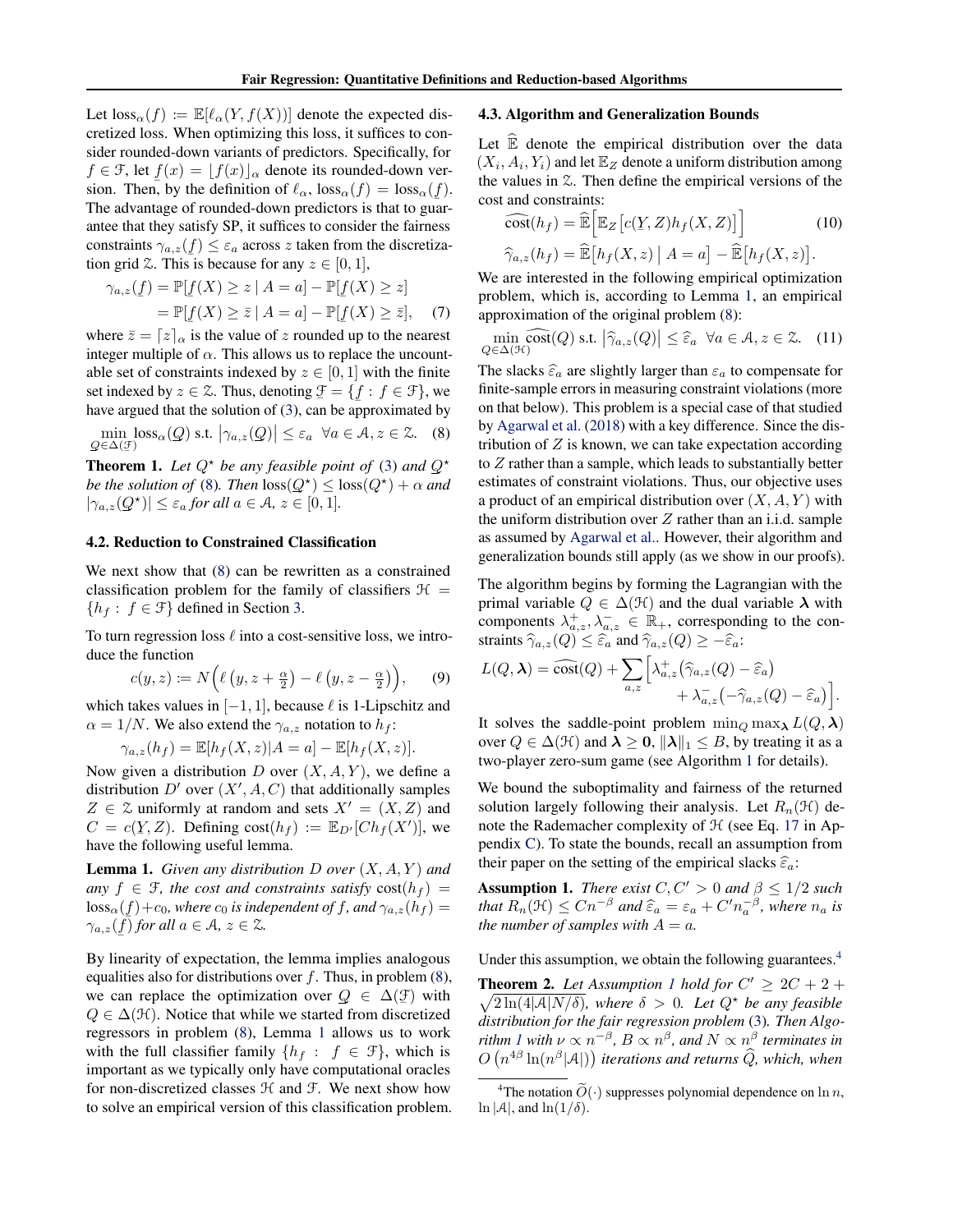<span id="page-5-0"></span>Algorithm 1 Fair regression with statistical parity Input: training examples  $\{(X_i, Y_i, A_i)\}_{i=1}^n$ , slacks  $\widehat{\varepsilon}_a \in [0, 1]$ , bound B, threshold  $\nu$ Define best-response functions:  $\text{BEST}_h(\lambda) \coloneqq \argmin_{h_f \in \mathcal{H}} L(h_f, \lambda)$  $\text{BEST}_{\boldsymbol{\lambda}}(Q) := \arg \max_{\boldsymbol{\lambda} > 0, \|\boldsymbol{\lambda}\|_1 \leq B} L(Q, \boldsymbol{\lambda})$ 1: Set learning rate  $\eta = \nu/(8B)$ 2: Set  $\theta_1^+ = \theta_1^- = 0 \in \mathbb{R}^{|\mathcal{A}|N}$ 3: for  $t = 1, 2, ...$  do *// Compute*  $\lambda_t$  *from*  $\theta_t$  *and find the best response*  $h_t$ 4: **for all**  $a, z$  and  $\sigma \in \{+, -\}$  **do** 5:  $\lambda_{t,a,z}^{\sigma} \leftarrow B \frac{\exp{\{\theta_{t,a,z}^{\sigma}\}}}{\lim_{t \to \infty} \left[\lim_{s \to t} (a_{t,a,z}^{\sigma})\right]}$  $1+\sum_{a,z}\left[\exp\{\theta_{t,a,z}^+\}+\exp\{\theta_{t,a,z}^-\}\right]$  $6:$  end for  $6:$ 7:  $h_t \leftarrow \text{BEST}_h(\lambda_t)$ *// Calculate the current approximate saddle point* 8:  $\widehat{Q}_t \leftarrow \frac{1}{t} \sum_{t'=1}^t h_{t'}, \quad \widehat{\lambda}_t \leftarrow \frac{1}{t} \sum_{t'=1}^t \lambda_{t'}$ *// Check the suboptimality of*  $(\widehat{Q}_t, \widehat{\lambda}_t)$ 9:  $\overline{\nu} \leftarrow L(\hat{Q}_t, \text{BEST}_{\boldsymbol{\lambda}}(\hat{Q}_t)) - L(\hat{Q}_t, \hat{\lambda}_t)$ 10:  $u \leftarrow L(\hat{Q}_t, \hat{\lambda}_t) - L(BEST_h(\hat{\lambda}_t), \hat{\lambda}_t)$ 11: **if** max $\{\overline{\nu}, \nu\} \leq \nu$  then return  $\widehat{Q}_t$ *// Apply the exponentiated-gradient update* 12: Set  $\theta_{t+1}^{\sigma} = \theta_t^{\sigma} + \sigma \eta \hat{\gamma}(h_t) - \eta \hat{\epsilon}$ , for  $\sigma \in \{+, -\}$ 13: end for

*viewed as a distribution over* ¯ F*, satisfies with probability at least 1-*δ*,*

$$
loss(\widehat{Q}) \leq loss(Q^*) + \widetilde{O}(n^{-\beta})
$$
  

$$
\left|\gamma_{a,z}(\widehat{Q})\right| \leq \varepsilon_a + \widetilde{O}(n_a^{-\beta}) \quad \text{for all } a \in \mathcal{A}, z \in [0,1].
$$

Note that the bounds grow with the Rademacher complexity of  $H$ , rather than the complexity of the regressor class  $F$ . Since  $\left| \mathbb{E}_Z[h_f(X,Z)] - f(X) \right| \leq \alpha$ , it can be shown that  $R_n(\mathcal{H}) \geq R_n(\mathcal{F}) - \alpha$ , meaning that the classifiers induce a more complex class. The bound on  $loss(Q)$  in Theorem [2](#page-4-0) can be stated in terms of the tighter  $R_n(\mathcal{F})$ , but the constraints still deviate by  $R_n(\mathcal{H})$ , which we believe is unavoidable. However, if  $\mathcal F$  has a bounded pseudo-dimension, which always equals the VC dimension of  $H$  [\(Anthony & Bartlett,](#page-8-0) [2009\)](#page-8-0), then the pseudo-dimension can be used to bound  $R_n(\mathcal{H})$  (see Theorem 6 of [Bartlett & Mendelson,](#page-8-0) [2002\)](#page-8-0).

#### 4.4. Efficient Implementation of Algorithm 1

It is not too difficult to show that each iteration of Algorithm 1 can be implemented in time  $O(n \log n + |A|N)$  plus the complexity of two calls to  $\text{BEST}_h$ , on which we focus here, while deferring the remaining details to Appendix [F.](#page-14-0)

Reduction to cost-sensitive classification. We first show how to implement  $\text{BEST}_h$  using the CS oracle. Letting  $\lambda_{a,j}$  =  $\lambda_{a,j}^+$  -  $\lambda_{a,j}^-$ , and dropping terms independent of  $h$ , the minimization over  $h$  only needs to be over  $\cos\left(h\right) + \sum_{a,z} \lambda_{a,z} \hat{\gamma}_{a,z}(h)$ . The first term is already defined as CS error with respect to  $\widehat{\mathbb{E}}$  and  $\mathbb{E}_Z$  (see Eq. [10\)](#page-4-0). Let  $p_a := \mathbb{P}[A = a]$ . Then we show in Appendix [F](#page-14-0) that the minimization over  $L(h, \lambda)$  is equivalent to minimizing

$$
\widehat{\text{cost}}(h) + \sum_{a,z} \lambda_{a,z} \widehat{\gamma}_{a,z}(h) \tag{12}
$$

$$
= \widehat{\mathbb{E}}\bigg[\mathbb{E}_Z\bigg[\bigg(\underbrace{c(Y,Z)+\frac{N\lambda_{A,Z}}{p_A}-\sum_a N\lambda_{a,Z}}_{c_{\lambda}(Y,A,Z)}\bigg)h(X,Z)\bigg]\bigg].
$$

This corresponds to a CS problem with  $nN$  instances  $\{(X'_{i,z}, C_{i,z})\}_{i\leq n, z\in\mathcal{Z}}$  defined as

$$
X'_{i,z} = (X_i, z), \quad C_{i,z} = c_{\lambda}(Y_i, A_i, z).
$$

The sum  $\sum_a N\lambda_{a,Z}$  in the definition of  $c_{\lambda}$  can be precalculated once for each value of Z in the overall time  $O(N|\mathcal{A}|)$ . After that the construction of the dataset takes time  $O(nN)$ .

Based on Assumption [1](#page-4-0) and Theorem [2,](#page-4-0) we expect  $N \propto n^{\beta}$ , so this reduction to cost-sensitive classification takes time  $\Omega(n^{1+\beta})$  and creates a dataset of size  $\Omega(n^{1+\beta})$ . This is substantially larger than the original problem of size  $n$ , given the typical value  $\beta \approx 1/2$ . We next describe two alternatives that run faster and only create datasets of size  $n$ .

Reduction to least-squares regression. The main overhead in the CS reduction above comes from the summation over  $z \in \mathcal{Z}$ , implicit in the expectation over Z in Eq. (12). In order to eliminate this overhead, suppose we have access to a function  $g_{\lambda}$  such that

$$
g_{\lambda}(\tilde{Y}, A, f(X)) = \frac{1}{N} \sum_{z \in \mathcal{Z}} c_{\lambda}(\tilde{Y}, A, z) h_f(X, z)
$$

for any  $\tilde{Y} \in \tilde{Y}$ ,  $A \in \mathcal{A}$ ,  $X \in \mathcal{X}$  and  $f \in \mathcal{F}$ . In Appendix [F.2,](#page-15-0) we show how to precalculate  $g_{\lambda}(\cdot, \cdot, \cdot)$  in time  $O(|\mathcal{A}||\mathcal{Y}|N)$ . Then minimizing Eq.  $(12)$  over h is equivalent to finding  $\min_{f \in \mathcal{F}} \sum_{i=1}^{n} g_{\lambda}(Y_i, A_i, f(X_i)).$  We heuristically solve this problem by calling a least-squares oracle on a dataset of size *n*. To this end, we replace  $g_{\lambda}$  by the square loss with respect to specific targets  $U_i$  (different from  $Y_i$ ). As targets, we choose the minima of  $g_{\lambda}$  for each fixed  $Y_i$  and  $A_i$ , that is,  $U_i \in \arg \min_{u \in [0,1]} g_{\lambda}(Y_i, A_i, u)$ . We seek to solve

$$
\min_{f \in \mathcal{F}} \sum_{i=1}^{n} (U_i - f(X_i))^2.
$$

To obtain the values  $U_i$  we first calculate  $c_{\lambda}(\tilde{y}, a, z)$  across all  $\tilde{y}$ , a, and z in the overall time  $O(|A||\mathcal{Y}|N)$ . Then, using the definition of  $g_{\lambda}$ , the minimizer of  $g_{\lambda}(\tilde{y}, a, u)$  over u can be found in time  $O(N)$  for each pair of  $\tilde{y}$  and a, so all the minimizers can be precalculated in time  $O(|\mathcal{A}||\hat{\mathcal{Y}}|N)$ . Thus, preparing the dataset for the least-squares reduction takes time  $O(|A||\hat{y}|N)$  and the resulting regression dataset is of size *n*. Since  $|\tilde{y}| = O(N)$ , and  $N \propto n^{\beta}$ . The running time of the reduction is  $O(n \log n + |\mathcal{A}|n^{2\beta})$ , which is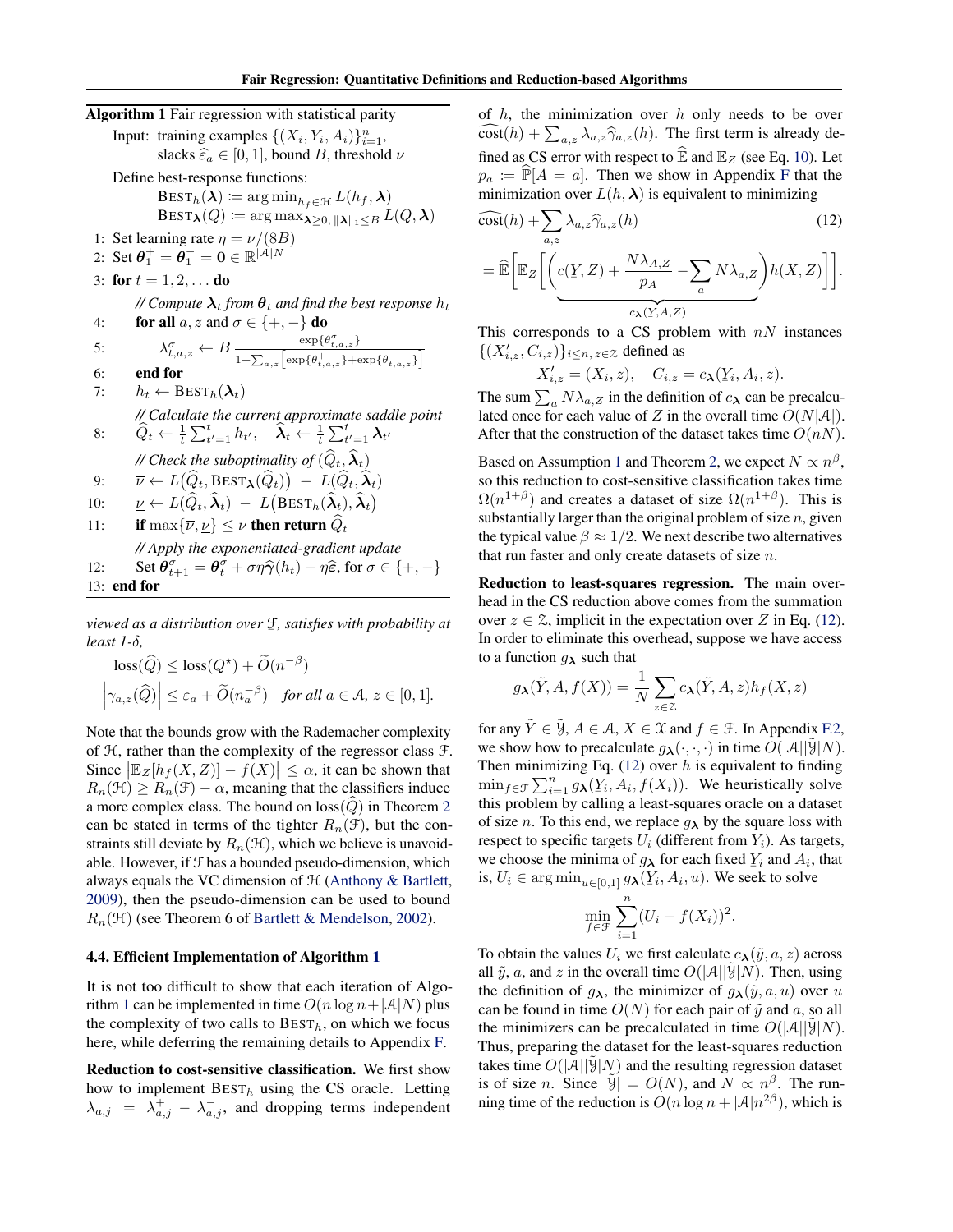<span id="page-6-0"></span>substantially faster than  $\Omega(n^{1+\beta})$  for typical  $\beta \approx 1/2$ .

Reduction to risk minimization under  $\ell$ . A similar heuristic as in the least-squares reduction can be used to reduce BEST<sub>h</sub> to risk minimization under any loss  $\ell(y, u)$  that is convex in  $u$ . The complexity of this reduction is identical to that of the least-squares reduction, but the resulting risk minimization problem might be better aligned with the original problem, yielding a potentially superior oracle as we will see in the experiments. (See Appendix [F.3](#page-16-0) for details.)

### 5. Fair Regression with Bounded Group Loss

We now turn attention to our second notion of fairness. We show how to reduce fair regression with bounded group loss to loss minimization under  $\ell$  without the fairness constraints.

The approach still follows the scheme of [Agarwal et al.](#page-8-0) [\(2018\)](#page-8-0), but thanks to the matched loss function between the objective and the constraints, fair regression can be reduced directly to regression, without the need for discretization. We first replace the problem [\(4\)](#page-3-0) by its empirical version

$$
\min_{Q \in \Delta(\mathcal{F})} \widehat{\text{loss}}(Q) \text{ s.t. } \widehat{\gamma}_a^{\text{BGL}}(Q) \le \widehat{\zeta}_a \ \forall a \in \mathcal{A}.\tag{13}
$$

We then form the Lagrangian with the primal variable Q and the dual variable  $\lambda$  with components  $\lambda_a \in \mathbb{R}_+$  corresponding to the constraints  $\widehat{\gamma}_a^{\text{BGL}}(Q) \leq \widehat{\zeta}_a$ :

$$
L^{\text{BGL}}(Q,\boldsymbol{\lambda}) = \widehat{\text{loss}}(Q) + \sum_{a} \lambda_a \left( \widehat{\gamma}_a^{\text{BGL}}(Q) - \widehat{\zeta}_a \right).
$$

We give a detailed pseudocode for our approach in Algorithm [2](#page-13-0) in Appendix [D,](#page-12-0) and describe the main differences from Algorithm [1](#page-5-0) here. As before, the algorithm alternates between exponentiated gradient updates on  $\lambda$  and best responses for Q to compute an approximate saddle point:

$$
\min_{Q \in \Delta} \max_{\lambda \ge 0, \, \|\lambda\|_1 \le B} L^{\text{BGL}}(Q, \lambda). \tag{14}
$$

The saddle point always exists. However, unlike the fair regression problem under SP, the fair regression problem under BGL, i.e., Eq. (13), might be infeasible. Therefore, Algorithm [2](#page-13-0) explicitly checks whether the distribution <sup>Q</sup><sup>b</sup> that it finds satisfies constraints of Eq. (13).

The other main difference between Algorithms [1](#page-5-0) and [2](#page-13-0) is in the computation of the best response f to any given  $\lambda$ , which requires solving the problem

$$
\min_{f \in \mathcal{F}} \left[ \widehat{\text{loss}}(f) + \sum_{a} \lambda_a \widehat{\gamma}_a^{\text{BGL}}(f) \right].
$$

Denoting by  $n_a$  the number of samples with  $A_i = a$ , this minimization can be written as

$$
\min_{f \in \mathcal{F}} \left[ \frac{1}{n} \sum_{i=1}^{n} \ell(Y_i, f(X_i)) + \sum_{a} \frac{\lambda_a}{n_a} \sum_{i: A_i = a} \ell(Y_i, f(X_i)) \right],
$$

which can be solved using one call to the weighted riskminimization oracle.

We finish this section with the optimality and fairness guar-antees for Q returned by Algorithm [2.](#page-13-0) We assume that  $\zeta_a$ are set according to the Rademacher complexity of F:

**Assumption 2.** *There exist*  $C, C' > 0$  *and*  $\omega \leq 1/2$  *such that*  $R_n(\mathcal{F}) \leq Cn^{-\omega}$  and  $\widehat{\zeta}_a = \zeta_a + C'n_a^{-\omega}$ , where  $n_a$  is *the number of samples where*  $A = a$ *.* 

**Theorem 3.** Let Assumption 2 hold for  $C' \geq 4C + 2 +$  $\sqrt{2\ln(4|\mathcal{A}|/\delta)}$  $\sqrt{2\ln(4|\mathcal{A}|/\delta)}$  $\sqrt{2\ln(4|\mathcal{A}|/\delta)}$ , where  $\delta > 0$ . Then Algorithm 2 with  $\nu \propto$  $n^{-\omega}$  and  $B \propto n^{\omega}$  terminates in  $O(n^{4\omega} \ln |\mathcal{A}|)$  iterations *and returns*  $\ddot{Q}$  *such that, with probability at least 1-* $\delta$ *, one of the following holds:*

*1.*  $\hat{Q} \neq \textit{null}$  and, for any  $Q^*$  feasible in problem [\(4\)](#page-3-0),

$$
\begin{aligned} \text{loss}(\widehat{Q}) &\leq \text{loss}(Q^\star) + \widetilde{O}(n^{-\omega})\\ \gamma_a^{\text{BGL}}(\widehat{Q}) &\leq \zeta_a + \widetilde{O}(n_a^{-\omega}) \quad \text{for all } a \in \mathcal{A}. \end{aligned}
$$

2.  $\hat{Q} = \textit{null}$  and problem [\(4\)](#page-3-0) is infeasible.

#### 6. Experiments

We evaluate our method on the tasks of least-squares regression and logistic regression under statistical parity. We use the following three datasets:

*Adult*: The adult income dataset [\(Lichman,](#page-8-0) [2013\)](#page-8-0) has 48,842 examples. The task is to predict the probability that an individual makes more than \$50k per year via logistic loss minimization, with gender as the protected attribute.

*Law school*: Law School Admissions Councils National Longitudinal Bar Passage Study [\(Wightman,](#page-9-0) [1998\)](#page-9-0) has 20,649 examples. The task is to predict a students GPA (normalized to  $[0, 1]$ ) via square loss minimization, with race as the protected attribute (white versus non-white).

*Communities & crime*: The dataset contains socio-economic, law enforcement, and crime data about communities in the US [\(Redmond & Baveja,](#page-9-0) [2002\)](#page-9-0) with 1,994 examples. The task is to predict the number of violent crimes per 100,000 population (normalized to  $[0, 1]$ ) via square loss minimization, with race as the protected attribute (whether the majority population of the community is white).

For the two larger datasets (*adult* and *law school*), we also created smaller (subsampled) versions by picking random 2,000 points. Thus we ended up with a total of five datasets, and split each into 50% for training and 50% for testing.

We ran Algorithm [1](#page-5-0) on each training set over a range of constraint slack values  $\hat{\epsilon}$ , with a fixed discretization grid of size 40:  $\mathcal{Z} = \{1/40, 2/40, ..., 1\}$ . Among the solutions for different  $\hat{\varepsilon}$ , we selected the ones on the Pareto front based on their training losses and SP disparity  $\max_{a,z} {\{\hat{\gamma}_{a,z}\}}$ . We then evaluated the selected predictors on the test set, and show the resulting Pareto front in Figure [1.](#page-7-0)

We ran our algorithm with the three types of reductions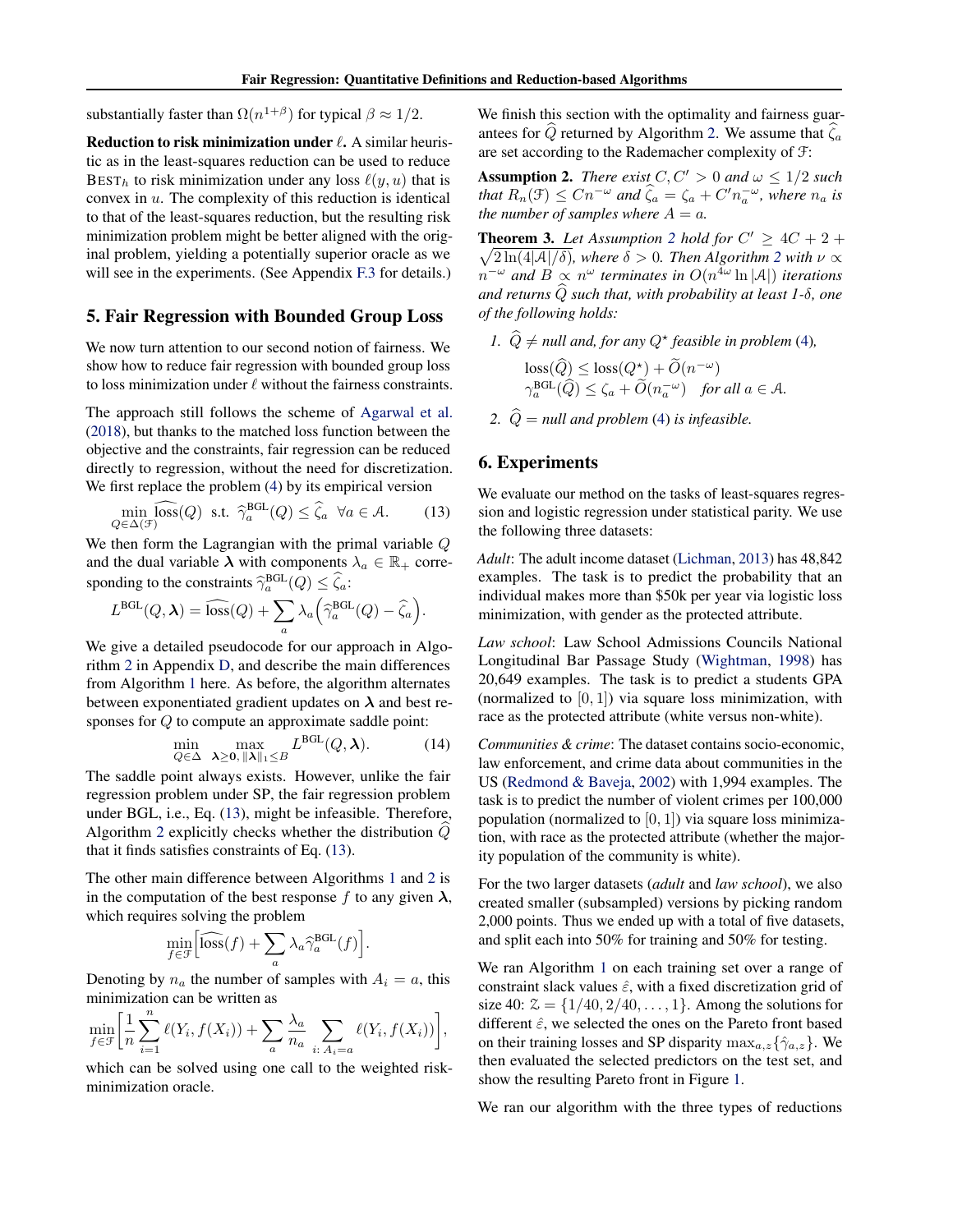<span id="page-7-0"></span>

Figure 1. Relative test loss versus the worst constraint violation with respect to SP. Relative losses are computed by subtracting the smallest baseline loss from the actual loss. For our algorithm and fair classification we plot the convex envelope of the predictors obtained on training data at various accuracy–fairness tradeoffs. We show 95% confidence bands for the relative loss of our method and fair classification, and also show 95% confidence intervals for constraint violation (the same for all methods). Our method dominates or matches the baselines up to statistical uncertainty on all datasets except *adult*, where fair classification is slightly better.

from Section [4.4:](#page-5-0) reductions to cost-sensitive (CS) oracles, least-squares (LS) oracles, and logistic-loss minimization (LR) oracles. Our CS oracle sought the linear model minimizing weighted hinge-loss (as a surrogate for weighted classification error). Because of unfavorable scaling of the cost-sensitive problem sizes (see Section [4.4\)](#page-5-0), we only ran the CS oracle on the three small datasets. We considered two variants of LS and LR oracles: linear learners from scikit-learn [\(Pedregosa et al.,](#page-9-0) [2011\)](#page-9-0), and tree ensembles from XGBoost [\(Chen & Guestrin,](#page-8-0) [2016\)](#page-8-0). Tree ensembles heavily overfitted smaller datasets, so we only show their performance on two larger datasets. We only used LR oracles when the target loss was logistic, whereas we used LS oracles across all datasets.

In addition to our algorithm, we also evaluated regression without any fairness constraints, and two baselines from the fair classification and fair regression literature.

On the three datasets where the task was least-squares regression, we evaluated the *full substantive equality of opportunity* (SEO) estimate of [Johnson et al.](#page-8-0) [\(2016\)](#page-8-0). It can be obtained in a closed form by solving for the linear model that minimizes least-squares error while having zero correlation with the protected attribute. In contrast, our method seeks to limit not just correlation, but statistical dependence.

On the two datasets where the task was logistic regression, we ran the *fair classification* (FC) reduction of [Agarwal](#page-8-0) [et al.](#page-8-0) [\(2018\)](#page-8-0) with the same LR oracles as in our algorithm. For this choice of oracles, the classifiers returned by FC

are implemented by logistic models and return real-valued scores, which we evaluated. We ran FC across a range of trade-offs between classification accuracy and statistical parity (in the classification sense) and show the resulting Pareto front. Note that FC only enforces statistical parity (SP) when the scores are thresholded at zero, whereas our method enforces SP across all thresholds.

In Figure 1, we see that all of our reductions are able to significantly reduce disparity, without strongly impacting the overall loss. On *communities & crime*, there is a more substantial accuracy–fairness tradeoff, which can be used as a starting point to diagnose the data quality for the two racial subgroups. Our methods dominate SEO in leastsquares tasks, but are slightly worse than FC in logistic regression. The difference is statistically significant only on *adult*, where it points to the limitations of our LS and LR reduction heuristics. However, for the most part, LR and LS reductions achieve tradeoffs on par with the CS reduction, and are substantially faster to run (see Appendix [G\)](#page-16-0). The results on *adult* and *adult subsampled* suggest that reducing to a matching loss is preferable over reducing to another loss.

In summary, we have shown that our scheme efficiently handles a range of losses and regressor classes and, where possible, diminishes disparity while maintaining the overall accuracy. The emergence of FC as a strong baseline for logistic regression suggests that our regression-based reduction heuristics can be further improved, which we leave open for future research.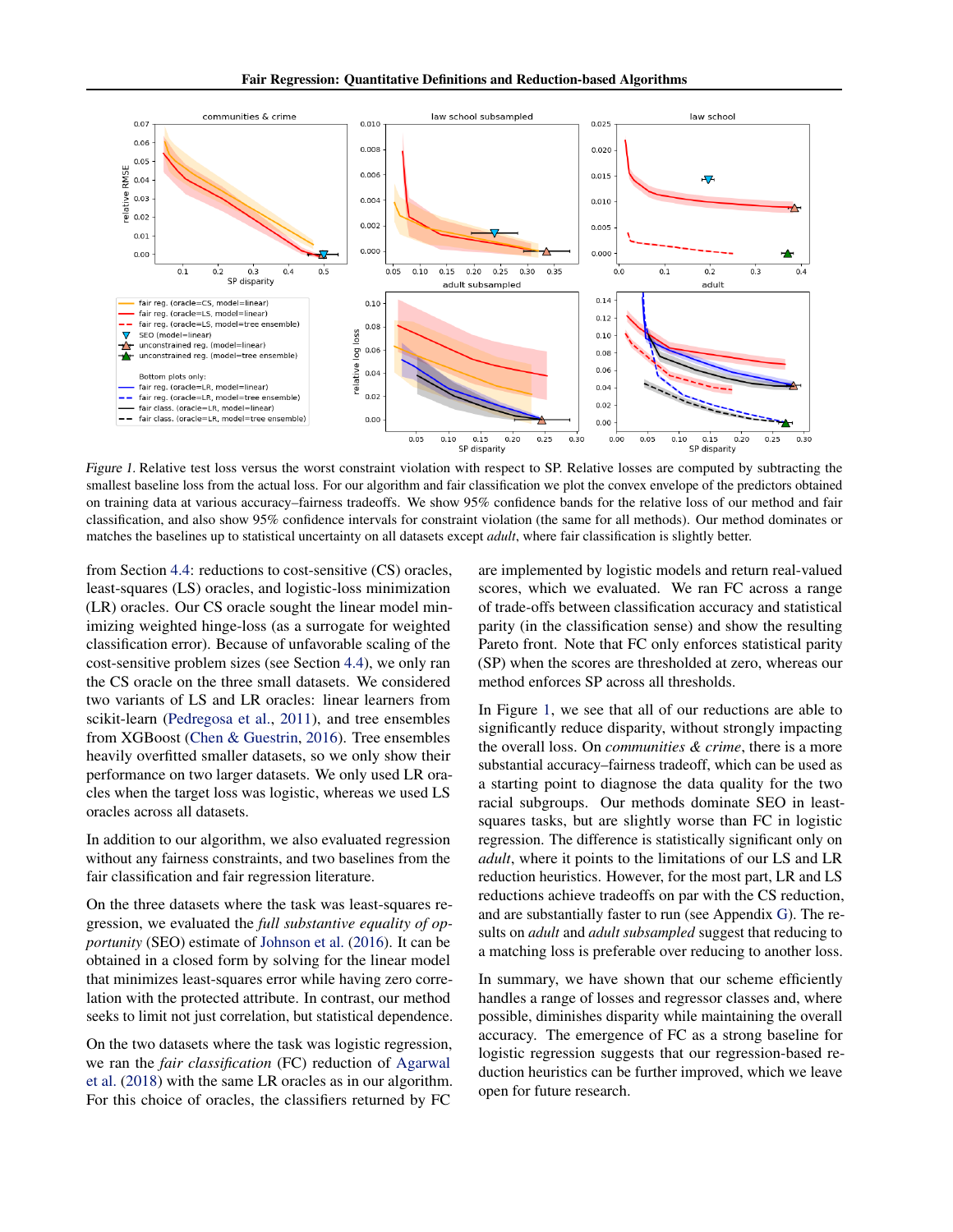### <span id="page-8-0"></span>Acknowledgements

ZSW is supported in part by a Google Faculty Research Award, a J.P. Morgan Faculty Award, and a Facebook Research Award. Part of this work was completed while ZSW was at Microsoft Research-New York City.

# References

- Agarwal, A., Beygelzimer, A., Dudík, M., Langford, J., and Wallach, H. A reductions approach to fair classification. In *ICML*, 2018.
- Alabi, D., Immorlica, N., and Kalai, A. Unleashing linear optimizers for group-fair learning and optimization. In *Conference on Learning Theory*, 2018.
- Aliprantis, C. and Border, K. *Infinite Dimensional Analysis: A Hitchhiker's Guide*. Springer Berlin Heidelberg, 2006.
- Anthony, M. and Bartlett, P. L. *Neural network learning: Theoretical foundations*. cambridge university press, 2009.
- Barocas, S. and Selbst, A. D. Big data's disparate impact. *California Law Review*, 104:671–732, 2016.
- Bartlett, P. L. and Mendelson, S. Rademacher and gaussian complexities: Risk bounds and structural results. *Journal of Machine Learning Research*, 3:463–482, 2002.
- Berk, R., Heidari, H., Jabbari, S., Kearns, M., and Roth, A. Fairness in criminal justice risk assessments: The state of the art. arXiv:1703.09207, 2017.
- Boucheron, S., Bousquet, O., and Lugosi, G. Theory of classification: a survey of some recent advances. *ESAIM: Probability and Statistics*, 9:323–375, 2005.
- Buolamwini, J. and Gebru, T. Gender shades: Intersectional accuracy disparities in commercial gender classification. In *Conference on Fairness, Accountability and Transparency*, pp. 77–91, 2018.
- Calders, T., Karim, A., Kamiran, F., Ali, W., and Zhang, X. Controlling attribute effect in linear regression. In *2013 IEEE 13th International Conference on Data Mining*, pp. 71–80, 2013.
- Chen, I., Johansson, F. D., and Sontag, D. Why is my classifier discriminatory? In *NeurIPS*, 2018.
- Chen, T. and Guestrin, C. XGBoost: A scalable tree boosting system. In *Proceedings of the 22nd ACM SIGKDD International Conference on Knowledge Discovery and Data Mining*, KDD '16, pp. 785–794, 2016.
- Chouldechova, A. Fair prediction with disparate impact: A study of bias in recidivism prediction instruments. *Big Data*, Special Issue on Social and Technical Trade-Offs, 2017.
- Corbett-Davies, S. and Goel, S. The measure and mismeasure of fairness: A critical review of fair machine learning. arXiv, 2018.
- Dieterich, W., Mendoza, C., and Brennan, T. Compas risk scales: Demonstrating accuracy equity and predictive parity. 2016.
- Fukuchi, K., Sakuma, J., and Kamishima, T. Prediction with model-based neutrality. In *Machine Learning and Knowledge Discovery in Databases—European Conference, ECML PKDD 2013*, pp. 499–514, 2013.
- Gurobi Optimization, L. Gurobi optimizer reference manual, 2018. URL <http://www.gurobi.com>.
- Hardt, M., Price, E., and Srebro, N. Equality of opportunity in supervised learning. In *Neural Information Processing Systems (NIPS)*, 2016.
- Holzer, H. J. and Neumark, D. Affirmative action: What do we know? *Journal of Policy Analysis and Management*, 25(2):463–490, 2006.
- Johnson, K. D., Foster, D. P., and Stine, R. A. Impartial predictive modeling: Ensuring fairness in arbitrary models. arXiv:1608.00528, 2016.
- Kamishima, T., Akaho, S., Asoh, H., and Sakuma, J. Fairness-aware classifier with prejudice remover regularizer. In *Machine Learning and Knowledge Discovery in Databases—European Conference, ECML PKDD 2012*, pp. 35–50, 2012.
- Kleinberg, J., Mullainathan, S., and Raghavan, M. Inherent trade-offs in the fair determination of risk scores. In *Proceedings of the 8th Innovations in Theoretical Computer Science Conference*, 2017.
- Komiyama, J., Takeda, A., Honda, J., and Shimao, H. Nonconvex optimization for regression with fairness constraints. In *International Conference on Machine Learning*, pp. 2742–2751, 2018.
- Ledoux, M. and Talagrand, M. *Probability in Banach Spaces: Isoperimetry and Processes*. Springer, 1991.
- Lehmann, E. L. and Romano, J. P. *Testing statistical hypotheses*. Springer Science & Business Media, 2006.
- Lichman, M. UCI machine learning repository, 2013. URL <http://archive.ics.uci.edu/ml>.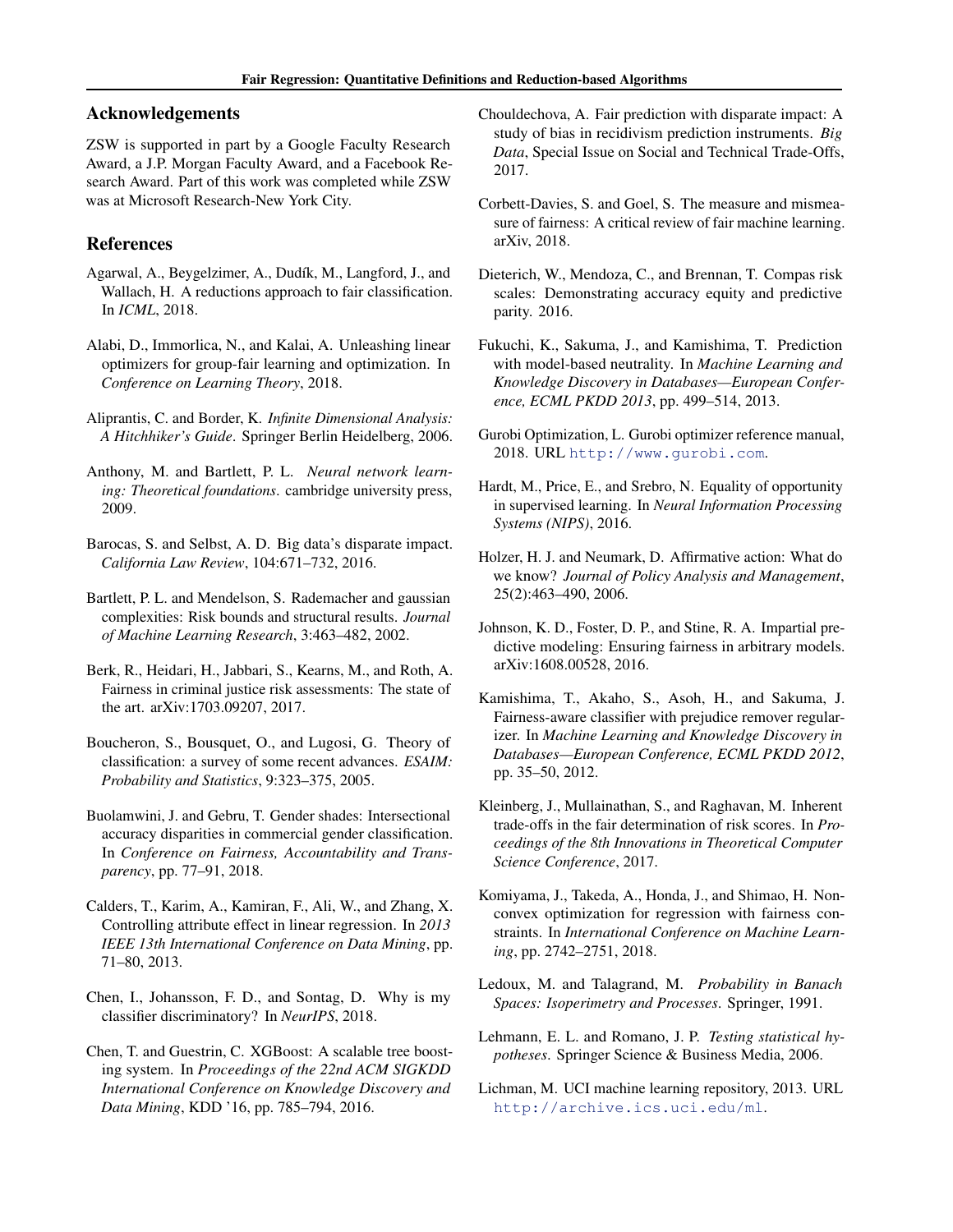- <span id="page-9-0"></span>Lowenkamp, C., L Johnson, J., Holsinger, A., Vanbenschoten, S., and R Robinson, C. The federal post conviction risk assessment (pcra): A construction and validation study. *Psychological services*, 10, 2012.
- Northpointe. Compas risk & need assessment system: Selected questions posed by inquiring agencies. 2010.
- Pedregosa, F., Varoquaux, G., Gramfort, A., Michel, V., Thirion, B., Grisel, O., Blondel, M., Prettenhofer, P., Weiss, R., Dubourg, V., Vanderplas, J., Passos, A., Cournapeau, D., Brucher, M., Perrot, M., and Duchesnay, E. Scikit-learn: Machine learning in Python. *Journal of Machine Learning Research*, 12:2825–2830, 2011.
- Pérez-Suay, A., Laparra, V., Mateo-García, G., Muñoz-Marí, J., Gómez-Chova, L., and Camps-Valls, G. Fair kernel learning. In *Joint European Conference on Machine Learning and Knowledge Discovery in Databases*, pp. 339–355. Springer, 2017.
- Podesta, J., Pritzker, P., Moniz, E. J., Holdren, J., and Zients, J. Big data: Seizing opportunities and preserving values. 2014.
- Redmond, M. and Baveja, A. A data-driven software tool for enabling cooperative information sharing among police departments. *European Journal of Operational Research 14*, 2002.
- Selbst, A. D., Friedler, S., Venkatasubramanian, S., Vertesi, J., et al. Fairness and abstraction in sociotechnical systems. In *ACM Conference on Fairness, Accountability, and Transparency (FAT\*)*, 2018.
- US Federal Reserve. Report to the congress on credit scoring and its effects on the availability and affordability of credit. 2007.
- Veale, M., Van Kleek, M., and Binns, R. Fairness and accountability design needs for algorithmic support in high-stakes public sector decision-making. In *Proceedings of the 2018 CHI Conference on Human Factors in Computing Systems*, 2018.
- Waters, A. and Miikkulainen, R. Grade: Machine learning support for graduate admissions. *AI Magazine*, 35(1):64, 2014.
- Wightman, L. LSAC National Longitudinal Bar Passage Study, 1998.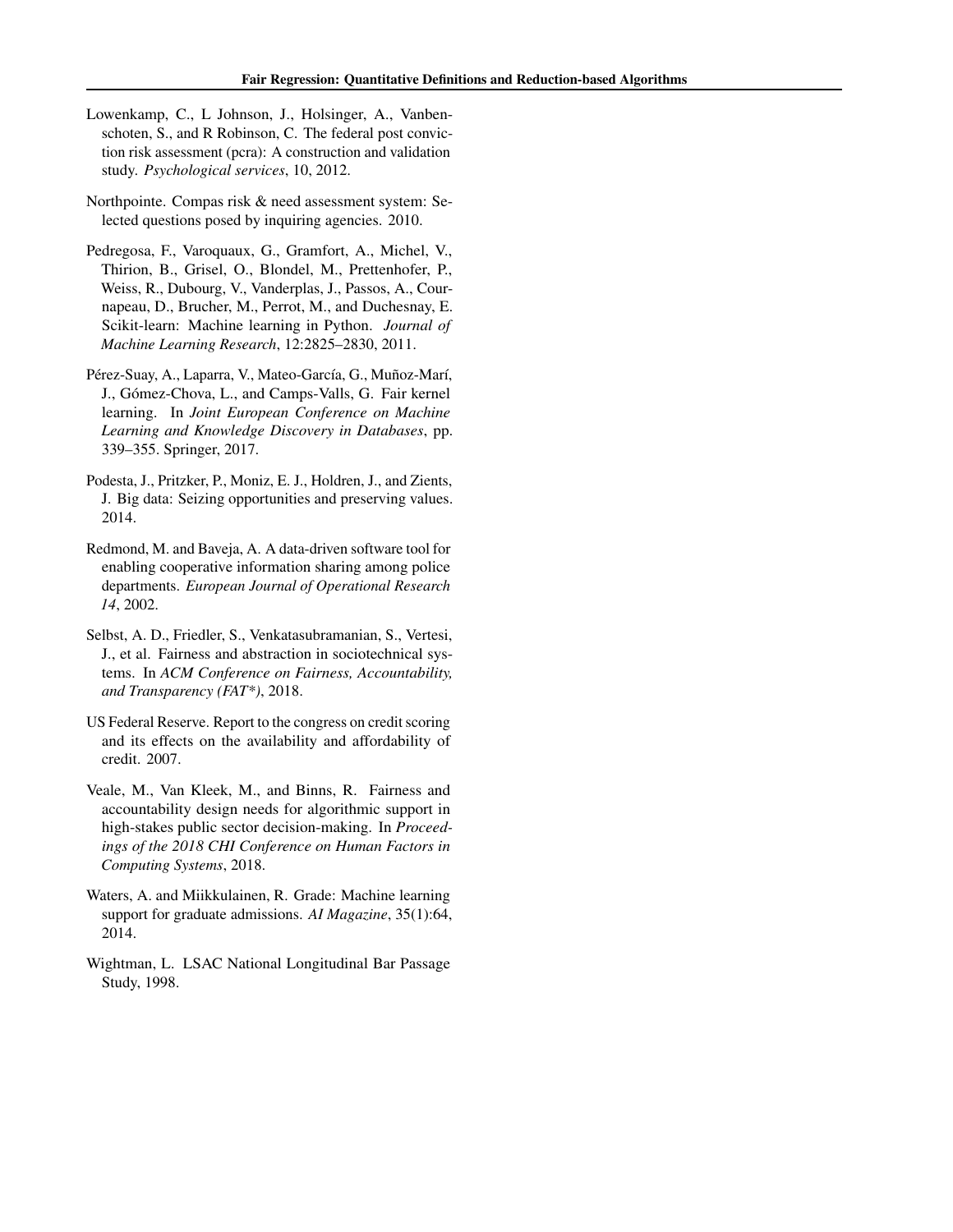# <span id="page-10-0"></span>A. Proof of Lemma [1](#page-4-0)

We begin by rewriting the loss  $\ell_\alpha$  as a cost-sensitive classification loss. First, we use the telescoping trick to obtain

$$
\ell_{\alpha}(y, u) = \ell\left(y, \lfloor u \rfloor_{\alpha} + \frac{\alpha}{2}\right)
$$
  
=  $\ell(\underline{y}, \frac{\alpha}{2}) + \sum_{z \in \mathbb{Z}} \left[\ell\left(\underline{y}, z + \frac{\alpha}{2}\right) - \ell\left(\underline{y}, z - \frac{\alpha}{2}\right)\right] \mathbf{1}\{u \ge z\}.$ 

Now plugging in  $u =$  $rac{v}{\sqrt{2}}$  $f(x)$  and using the fact that for  $z \in \mathcal{Z}$ , we have  $1\{$  $f(x) \ge z$ } = 1{ $f(x) \ge z$ } =  $h_f(x, z)$ , we obtain

$$
\ell_{\alpha}(y, \underline{f}(x)) = \ell(\underline{y}, \frac{\alpha}{2}) + \frac{1}{N} \sum_{z \in \mathcal{Z}} c(\underline{y}, z) h_f(x, z).
$$
 (15)

Thus, ignoring the constant  $\ell($  $\frac{1}{2}$  $\underline{y}, \frac{\alpha}{2}$ ), the loss  $\ell_{\alpha}$  can be viewed as the cost-sensitive error of the classifier  $h_f$ . For  $z \in \mathcal{Z}$ , we can rewrite  $\gamma_{a,z}(\underline{f})$  $f$ ) as

$$
\gamma_{a,z}(\underline{f}) = \mathbb{P}[\underline{f}(X) \ge z \mid A = a] - \mathbb{P}[\underline{f}(X) \ge z]
$$
  
=  $\mathbb{E}[h_f(X, z) \mid A = a] - \mathbb{E}[h_f(X, z)]$   
=  $\gamma_{a,z}(h_f),$  (16)

completing the proof of the lemma.

### B. Iteration Complexity of Algorithm [1](#page-5-0)

**Theorem 4.** Algorithm [1](#page-5-0) terminates in at most  $\frac{16B^2 \log(2|\mathcal{A}|N+1)}{\nu^2}$  iterations. Furthermore, if Q is any feasible point of [\(11\)](#page-4-0) *then the solution*  $\widehat{Q}$  *returned by Algorithm [1](#page-5-0) satisfies:* 

$$
\begin{aligned}\n\widehat{\text{cost}}(\widehat{Q}) &\leq \widehat{\text{cost}}(Q) + 2\nu \\
|\widehat{\gamma}_{a,z}(\widehat{Q})| &\leq \widehat{\varepsilon}_a + \frac{2 + 2\nu}{B} \quad \text{for all } a \in \mathcal{A}, \, z \in \mathcal{Z}.\n\end{aligned}
$$

*Proof.* This result is essentially a corollary of Theorem 1, and Lemmas 2 and 3 of [Agarwal et al.](#page-8-0) [\(2018\)](#page-8-0). Specifically, we note that the constraints appearing in our problem [\(11\)](#page-4-0) can be cast in their general framework along the lines of their Example 1, with a total of  $2|\mathcal{A}|N$  constraints. Following their Example 3, we obtain that the maximal constraint violation  $\rho$ , needed in their Theorem 1, is at most 2. We further observe that the violation of the i.i.d. structure by explicit averaging over z values does not impact their optimization analysis in any way. Therefore, their Theorem 1 with  $\rho = 2$  implies that our Algorithm [1](#page-5-0) finds a *ν*-approximate saddle point of the Lagrangian in at most  $\frac{16B^2 \log(2|\mathcal{A}|N+1)}{\nu^2}$  iterations as desired.

To bound  $\widehat{\cos(Q)}$  and  $|\widehat{\gamma}_{a,z}(\widehat{Q})|$  we appeal to their Lemmas 2 and 3. First note that their approach applies to the objective<br>of our problem (11) as long as the costs  $c(u, x)$  are in [0, 1] (see their footnote 4). H of our problem [\(11\)](#page-4-0) as long as the costs  $c(y, z)$  are in [0, 1] (see their footnote 4). However, in our case, these can be in [−1, 1] (see Eq. [9\)](#page-4-0). This does not affect their Theorem 1 and Lemma 2, but their Lemma 3 now holds with the right-hand side equal to  $\frac{2+2\nu}{B}$  instead of  $\frac{1+2\nu}{B}$ . Their Lemma 2 immediately yields the bound  $\widehat{\cos t}(\widehat{Q}) \le \widehat{\cos t}(Q) + 2\nu$ , whereas the modified Lemma 3 yields the bound  $|\hat{\gamma}_{a,z}(\hat{Q})| \leq \hat{\epsilon}_a + \frac{2+2\nu}{B}$  for all  $a, z$ , finishing the proof.

# C. Proof of Theorem [2](#page-4-0)

Before proving the theorem, we recall a standard definition of the Rademacher complexity of a class of functions, which plays an important role in our deviation bounds. Let G be a class of functions  $g: \mathcal{U} \to \mathbb{R}$  over some space  $\mathcal{U}$ . Then the (worst-case) Rademacher complexity of  $\mathcal G$  is defined as:

$$
R_n(\mathcal{G}) \coloneqq \sup_{u_1, \dots, u_n \in \mathcal{U}} \mathbb{E}_{\sigma} \left[ \sup_{g \in \mathcal{G}} \left| \frac{1}{n} \sum_{i=1}^n \sigma_i g(u_i) \right| \right], \tag{17}
$$

where the expectation is over the i.i.d. random variables  $\sigma_1, \ldots, \sigma_n$  with  $\mathbb{P}(\sigma_i = 1) = \mathbb{P}(\sigma_i = -1) = 1/2$ .

The Rademacher complexity of a class  $\mathcal G$  can be used to obtain uniform bounds of any Lipschitz continuous transformations of  $g \in \mathcal{G}$  as follows: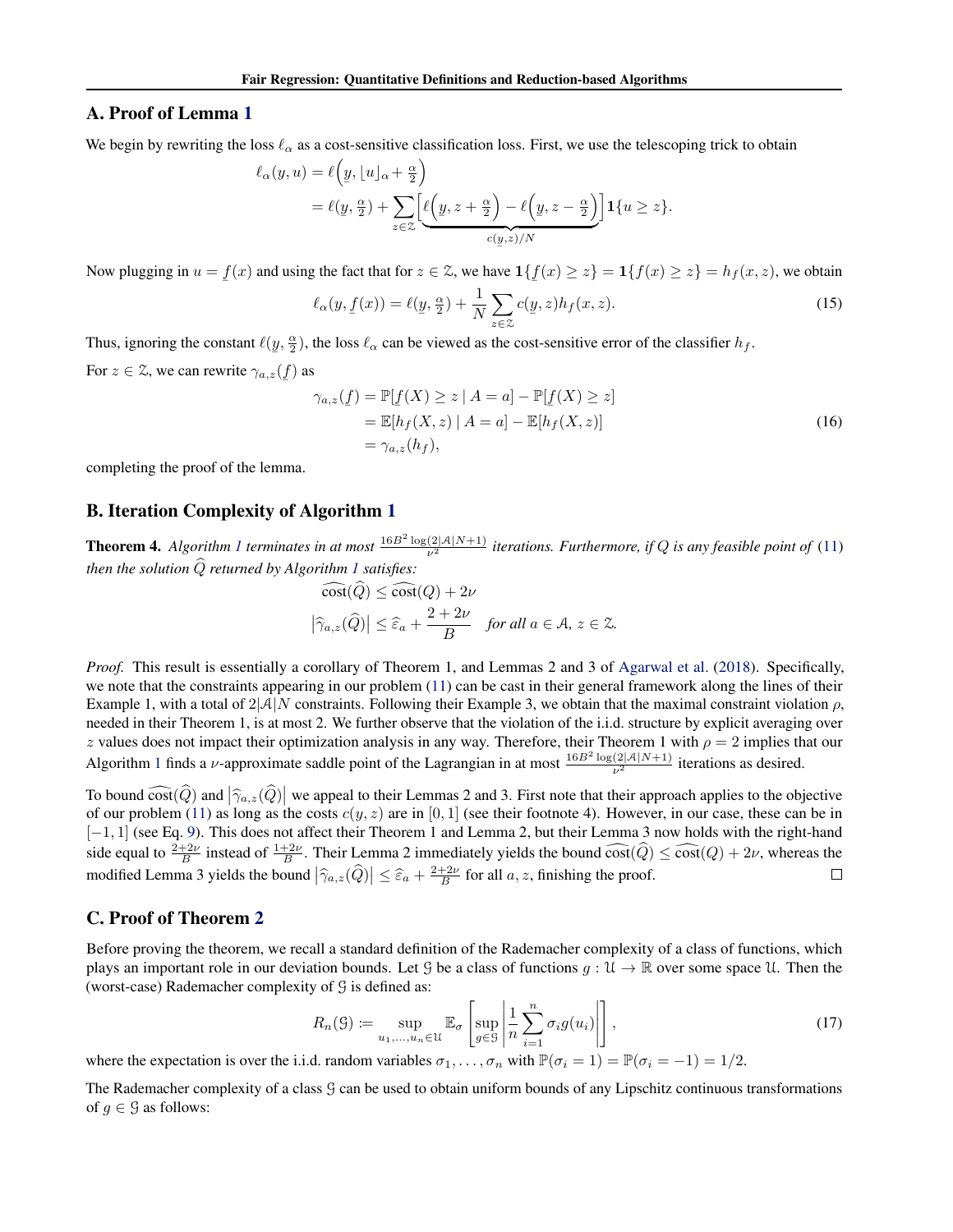<span id="page-11-0"></span>**Lemma 2.** Let D be a distribution over a pair of random variables  $(S, U)$  taking values in  $S \times U$ . Let  $G$  be a class of *functions*  $g: \mathcal{U} \to [0,1]$ *, and let*  $\varphi: \mathcal{S} \times [0,1] \to [-1,1]$  *be a contraction in its second argument, i.e., for all*  $s \in \mathcal{S}$  *and all*  $t, t' \in [0, 1]$ ,  $|\varphi(s, t) - \varphi(s, t')| \leq |t - t'|$ . Then with probability at least  $1 - \delta$ , for all  $g \in \mathcal{G}$ ,

$$
\left|\widehat{\mathbb{E}}\big[\varphi(S,g(U))\big] - \mathbb{E}\big[\varphi(S,g(U))\big]\right| \leq 4R_n(\mathfrak{H}) + \frac{2}{\sqrt{n}} + \sqrt{\frac{2\ln(2/\delta)}{n}} ,
$$

*where the expectation is with respect to* D *and the empirical expectation is based on*  $n$  *i.i.d. draws from* D. If  $\varphi$  *is also linear in its second argument then a tighter bound holds, with*  $4R_n(\mathcal{G})$  *replaced by*  $2R_n(\mathcal{G})$ *.* 

*Proof.* Let  $\Phi := {\varphi_q}_{q \in \mathcal{G}}$  be the class of functions  $\varphi_q : (s, u) \mapsto \varphi(s, g(u))$ . By Theorem 3.2 of [Boucheron et al.](#page-8-0) [\(2005\)](#page-8-0), we then have with probability at least  $1 - \delta$ , for all g,

$$
\left| \widehat{\mathbb{E}}\big[\varphi(S,g(U))\big] - \mathbb{E}\big[\varphi(S,g(U))\big] \right| = \left| \widehat{\mathbb{E}}[\varphi_g] - \mathbb{E}[\varphi_g] \right| \le 2R_n(\Phi) + \sqrt{\frac{2\ln(2/\delta)}{n}} \ . \tag{18}
$$

We will next bound  $R_n(\Phi)$  in terms of  $R_n(\mathcal{G})$ . For a fixed tuple  $(s_1, u_1), \ldots, (s_n, u_n)$ , we have

$$
\mathbb{E}_{\sigma}\left[\sup_{g\in\mathcal{G}}\left|\sum_{i=1}^{n}\sigma_{i}\varphi(s_{i},g(u_{i}))\right|\right] \leq \mathbb{E}_{\sigma}\left[\sup_{g\in\mathcal{G}}\left|\sum_{i=1}^{n}\sigma_{i}\Big(\varphi(s_{i},g(u_{i}))-\varphi(s_{i},0)\Big)\right|\right] + \sqrt{n}
$$

$$
\leq 2\mathbb{E}_{\sigma}\left[\sup_{g\in\mathcal{G}}\left|\sum_{i=1}^{n}\sigma_{i}g(u_{i})\right|\right] + \sqrt{n}
$$

where the first inequality follows from Theorem 12(5) of Bartlett  $\&$  Mendelson [\(2002\)](#page-8-0) and the last inequality follows from the contraction principle of [Ledoux & Talagrand](#page-8-0) [\(1991\)](#page-8-0), specifically their Theorem 4.12. Dividing by n and taking a supremum over  $(s_1, u_1), \ldots, (s_n, u_n)$  yields the bound

$$
R_n(\Phi) \le 2R_n(\mathcal{G}) + \frac{1}{\sqrt{n}}.
$$

Together with the bound (18), this proves the lemma for an arbitrary contraction  $\varphi$ . If  $\varphi$  is linear in its second argument, we get a tighter bound by invoking Theorem 4.4 of [Ledoux & Talagrand](#page-8-0) [\(1991\)](#page-8-0) instead of their Theorem 4.12.  $\Box$ 

Our proof largely follows the proof of Theorems 2 and 3 of [Agarwal et al.](#page-8-0) [\(2018\)](#page-8-0). We first use Lemma 2 to show that by solving the empirical problem [\(11\)](#page-4-0), we also obtain an approximate solution of the corresponding population problem:

$$
\min_{Q \in \Delta(\mathcal{H})} \text{cost}(Q) \text{ s.t. } \left| \gamma_{a,z}(Q) \right| \le \varepsilon_a \quad \forall a \in \mathcal{A}, z \in \mathcal{Z}.\tag{19}
$$

The theorem will then follow by invoking the equivalence between problem (19) and the discretized fair regression [\(8\)](#page-4-0), and adding up various approximation errors.

Bounding empirical deviations in the cost and constraints. To bound the deviations in the cost, we need to be a bit careful, because the definition of cost mixes the empirical expectation over the data with the averaging over  $z \in \mathcal{Z}$ . For the analysis, we therefore define

$$
\widehat{\text{cost}}_z(h) = \widehat{\mathbb{E}}\big[c(Y,z)h(X,z)\big] \quad \text{and} \quad \text{cost}_z(h) = \mathbb{E}\big[c(Y,z)h(X,z)\big].
$$

Since  $c(Y, z) \in [-1, 1]$ , we can invoke Lemma 2 with  $S = c(Y, z)$ ,  $U = (X, z)$ ,  $\mathcal{G} = \mathcal{H}$ , and  $\varphi(s, t) = st$  to obtain that with probability at least  $1 - \delta/2$  for all  $z \in \mathcal{Z}$  and all  $h \in \mathcal{H}$ 

$$
\left|\widehat{\text{cost}}_z(h) - \text{cost}_z(h)\right| \le 2R_n(\mathcal{H}) + \frac{2}{\sqrt{n}} + \sqrt{\frac{2\ln(4N/\delta)}{n}} = \widetilde{O}(n^{-\beta}),
$$

where the last equality follows by Assumption [1](#page-4-0) and the setting  $N \propto n^{\beta}$ . Taking an average over  $z \in \mathcal{Z}$  and a convex combination according to any  $Q \in \Delta(\mathcal{H})$ , we obtain by Jensen's inequality that with probability at least  $1 - \delta/2$  for all  $Q \in \Delta(\mathcal{H})$ 

$$
\left| \widehat{\text{cost}}(Q) - \text{cost}(Q) \right| = \widetilde{O}(n^{-\beta}).\tag{20}
$$

To bound the deviations in the constraints, we invoke Lemma 2 with  $S = 1$ ,  $U = (X, z)$ ,  $\mathcal{G} = \mathcal{H}$ , and  $\varphi(s, t) = st$ , but apply it to the data distribution conditioned on  $A = a$ . We thus obtain that with with probability at least  $1 - \delta/2$  for all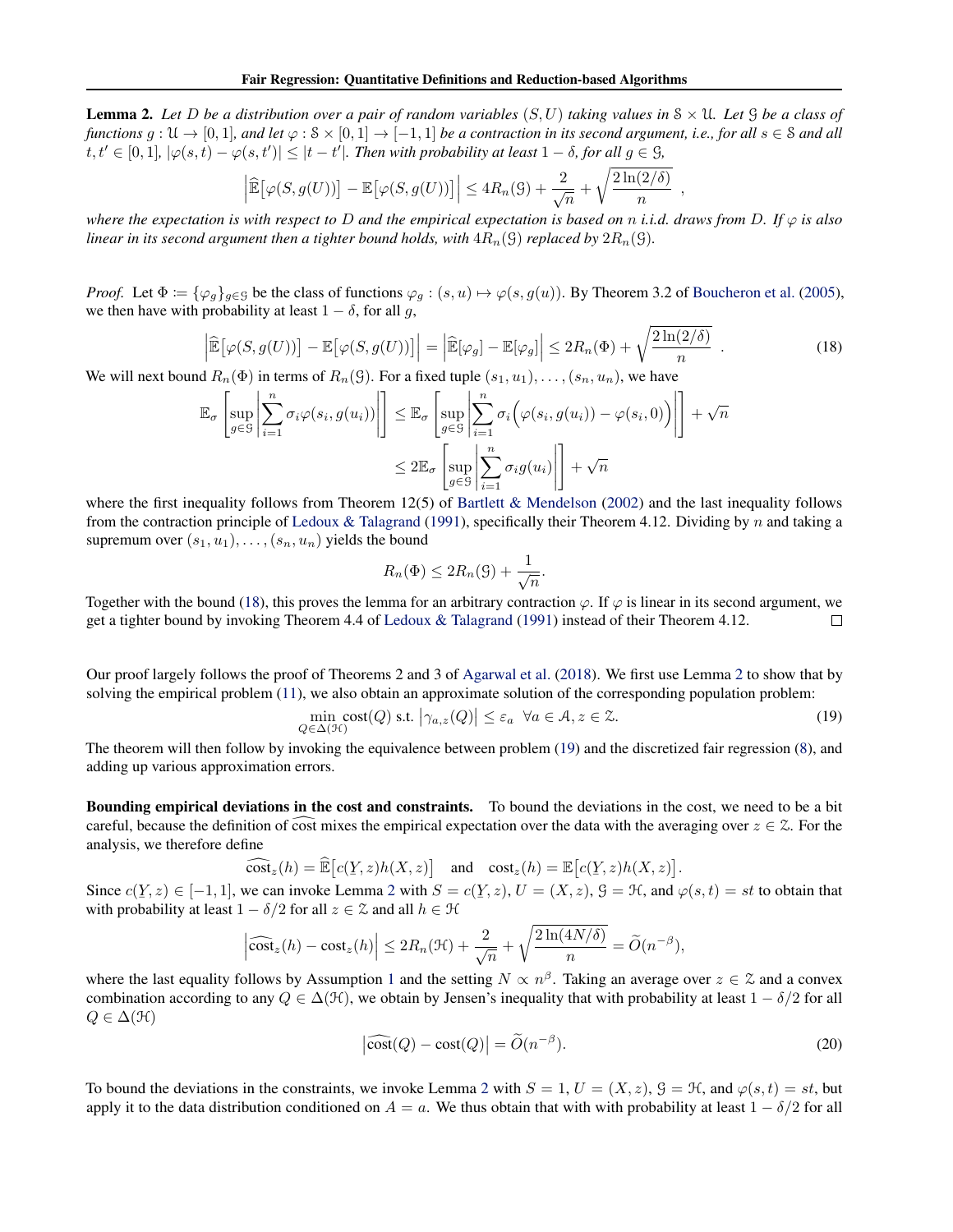<span id="page-12-0"></span> $a \in \mathcal{A}, z \in \mathcal{Z}$ , and  $h \in \mathcal{H}$ 

$$
\left|\widehat{\gamma}_{a,z}(h) - \gamma_{a,z}(h)\right| \leq 2R_{n_a}(\mathfrak{H}) + \frac{2}{\sqrt{n_a}} + \sqrt{\frac{2\ln(4|\mathcal{A}|N/\delta)}{n_a}}.
$$

By Jensen's inequality this also means that with probability at least  $1 - \delta/2$  for all  $a \in A$ ,  $z \in \mathcal{Z}$ , and  $Q \in \Delta(\mathcal{H})$ 

$$
\left|\widehat{\gamma}_{a,z}(Q) - \gamma_{a,z}(Q)\right| \le 2R_{n_a}(\mathcal{H}) + \frac{2}{\sqrt{n_a}} + \sqrt{\frac{2\ln(4|\mathcal{A}|N/\delta)}{n_a}}.
$$
\n(21)

In the remainder of the analysis, we assume that Eqs. [\(20\)](#page-11-0) and (21) both hold, which occurs with probability at least  $1 - \delta$ by the union bound.

**Putting it all together.** Given the settings of  $\nu$ , B and N, we obtain by Theorem [4](#page-10-0) that Algorithm [1](#page-5-0) terminates in  $O(n^{4\beta} \ln(n^{\beta}|\mathcal{A}|))$  iterations, as desired, and returns a distribution  $\hat{Q}$  which compares favorably with any feasible point  $Q$ of the empirical problem  $(11)$ , meaning that for any such  $Q$ , we have

$$
\widehat{\text{cost}}(\widehat{Q}) \le \widehat{\text{cost}}(Q) + O(n^{-\beta})\tag{22}
$$

$$
\left|\widehat{\gamma}_{a,z}(\widehat{Q})\right| \le \widehat{\varepsilon}_a + O(n^{-\beta}) \quad \text{for all } a \in \mathcal{A}, z \in \mathcal{Z}.
$$

Now bounding  $\widehat{\text{cost}}(\widehat{Q})$  and  $\widehat{\text{cost}}(Q)$  in Eq. (22) via the uniform convergence bound [\(20\)](#page-11-0), we obtain

$$
cost(\widehat{Q}) \le cost(Q) + \widetilde{O}(n^{-\beta}).\tag{24}
$$

Similarly, bounding  $\hat{\gamma}_{a,z}(\hat{Q})$  via the bound (2[1](#page-4-0)) and  $\hat{\epsilon}_a \leq \epsilon_a + \tilde{O}(n_a^{-\beta})$  via Assumption 1 and our setting of C', we obtain

$$
\left|\gamma_{a,z}(\widehat{Q})\right| \le \varepsilon_a + \widetilde{O}(n_a^{-\beta}) \quad \text{for all } a \in \mathcal{A}, z \in \mathcal{Z}.
$$

Above, we assumed that  $Q$  was a feasible point of the empirical problem [\(11\)](#page-4-0). However, assuming that Eq. (21) holds, any feasible solution of the population problem [\(19\)](#page-11-0) is also feasible in the empirical problem [\(11\)](#page-4-0) thanks to our setting of  $C'$ . Thus, Eqs. (24) and (25) show that the solution  $\hat{Q}$  is approximately feasible and approximately optimal in the population problem [\(19\)](#page-11-0). It remains to relate  $\tilde{Q}$  to the original fair regression problem [\(3\)](#page-3-0).

First, by Lemma [1](#page-4-0) and Eqs. (24) and (25), we can interpret Q as a distribution over the set of discretized regressors  $\mathcal F$  and obtain that for all  $\Omega \subset \Delta(\mathcal F)$  that are foscible in the discretized foir regression probl obtain that for all  $Q \in \Delta(\mathcal{F})$  that are feasible in the discretized fair regression problem [\(8\)](#page-4-0), we have

$$
\text{loss}_{\alpha}(\widehat{Q}) \le \text{loss}_{\alpha}(Q) + \widetilde{O}(n^{-\beta}) \tag{26}
$$

$$
\left|\gamma_{a,z}(\widehat{Q})\right| \leq \varepsilon_a + \widetilde{O}(n_a^{-\beta}) \quad \text{for all } a \in \mathcal{A}, z \in [0,1],\tag{27}
$$

where in Eq. (27) we have expanded the domain  $z \in \mathbb{Z}$  to  $z \in [0, 1]$  thanks to Eq. [\(7\)](#page-4-0). Finally, by substituting the solution  $Q^*$  of problem [\(8\)](#page-4-0) as Q in Eq. (26) and applying Theorem [1,](#page-4-0) we obtain that for any  $Q^* \in \Delta(\mathcal{F})$  that is feasible in the discretized fair regression problem [\(8\)](#page-4-0), we have

$$
loss(\widehat{Q}) \le loss(Q^*) + \alpha + \widetilde{O}(n^{-\beta}) = loss(Q^*) + \widetilde{O}(n^{-\beta}),\tag{28}
$$

where the last equality follows by our setting  $\alpha = 1/N = O(n^{-\beta})$ . The theorem now follows from Eqs. (28) and (27).

#### D. Algorithm for Fair Regression under Bounded Group Loss

In this section we provide a detailed pseudocode of our algorithm for fair regression under BGL, described at a high level in Section [5.](#page-6-0)

# E. Proof of Theorem [3](#page-6-0)

The analysis of Algorithm [2](#page-13-0) proceeds similarly to the analysis of Algorithm [1.](#page-5-0)

Iteration complexity. Similarly to our analysis of Algorithm [1](#page-5-0) in Theorem [4,](#page-10-0) we can appeal to Theorem 1, and Lemmas 2 and 3 of [Agarwal et al.](#page-8-0) [\(2018\)](#page-8-0). While our objective and constraints are for the distributions Q over [0, 1]-valued predictors  $f \in \mathcal{F}$ , whereas their analysis is for distributions over  $\{0, 1\}$ -valued classifiers, we can still directly use their Theorem 1, and Lemmas 2 and 3, because they only rely on the bilinear structure of the Lagrangian with respect to  $Q$  and  $\lambda$  and the boundedness of the objective and constraints, which all hold in our setting. The maximal constraint violation, needed in their Theorem 1, is  $\rho \leq 1$ . Therefore, their Theorem 1 implies that Algorithm [2](#page-13-0) terminates in at most  $4B^2 \ln(|\mathcal{A}| + 1)/\nu^2 = O(n^{4\omega} \ln |\mathcal{A}|)$  iterations and finds a *v*-approximate saddle point  $\hat{Q}$  of problem [\(14\)](#page-6-0), albeit sometimes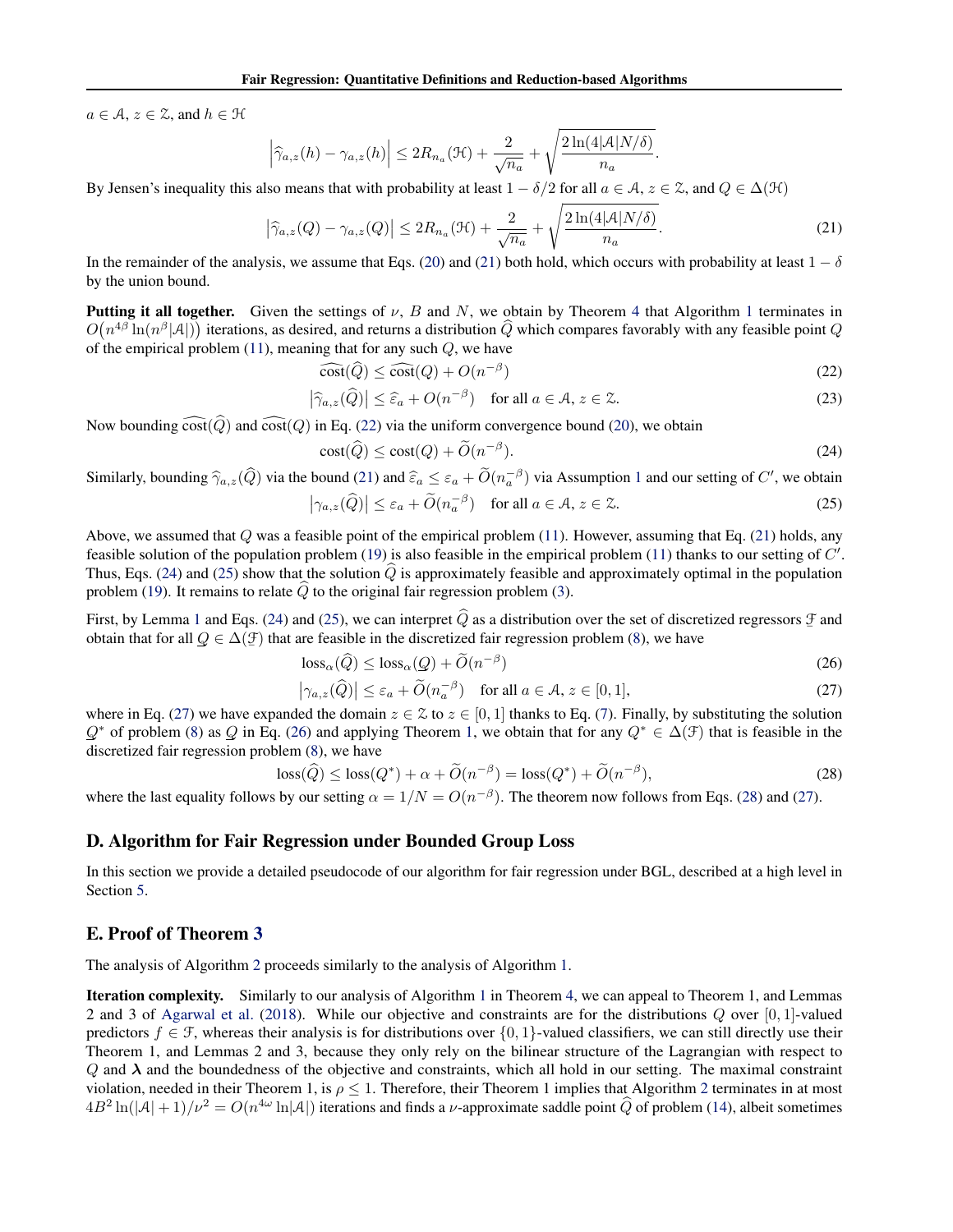|  |  | Fair Regression: Quantitative Definitions and Reduction-based Algorithms |
|--|--|--------------------------------------------------------------------------|
|  |  |                                                                          |

<span id="page-13-0"></span>

| Algorithm 2 Fair regression with bounded group loss                                                                                                                                           |                                                                                                                                                         |
|-----------------------------------------------------------------------------------------------------------------------------------------------------------------------------------------------|---------------------------------------------------------------------------------------------------------------------------------------------------------|
|                                                                                                                                                                                               | Input: training examples $\{(X_i, Y_i, A_i)\}_{i=1}^n$ , slacks in fairness constraint $\hat{\zeta}_a \in [0,1]$ , bound B, convergence threshold $\nu$ |
| Define best-response functions:                                                                                                                                                               |                                                                                                                                                         |
| $\text{BEST}_f(\boldsymbol{\lambda}) \coloneqq \argmin_{f \in \mathcal{F}} L^{\text{BGL}}(f, \boldsymbol{\lambda})$                                                                           |                                                                                                                                                         |
| $\text{BEST}_{\pmb{\lambda}}(Q) \coloneqq \arg\max_{\pmb{\lambda} > 0, \ \pmb{\lambda}\ _1 \leq B} L^{\text{BGL}}(Q, \pmb{\lambda})$                                                          |                                                                                                                                                         |
| 1: Set learning rate $\eta = \nu/(2B)$                                                                                                                                                        |                                                                                                                                                         |
| 2: Set $\theta_1 = 0 \in \mathbb{R}^{ \mathcal{A} }$                                                                                                                                          |                                                                                                                                                         |
| 3: for $t = 1, 2, $ do                                                                                                                                                                        |                                                                                                                                                         |
| for all $a$ do<br>4:                                                                                                                                                                          | // Compute $\lambda_t$ from $\theta_t$ and find the best response $f_t$                                                                                 |
| $\lambda_{t,a} \leftarrow B \exp\{\theta_{t,a}\} / (1 + \sum_{a} \exp\{\theta_{t,a}\})$<br>5:                                                                                                 |                                                                                                                                                         |
| end for<br>6:                                                                                                                                                                                 |                                                                                                                                                         |
| $f_t \leftarrow \text{BEST}_f(\boldsymbol{\lambda}_t)$<br>7:                                                                                                                                  |                                                                                                                                                         |
| $\widehat{Q}_t \leftarrow \frac{1}{t} \sum_{t'=1}^t f_{t'}, \quad \widehat{\boldsymbol{\lambda}}_t \leftarrow \frac{1}{t} \sum_{t'=1}^t \boldsymbol{\lambda}_{t'}$<br>8:                      | // Calculate the current approximate saddle point                                                                                                       |
| $\overline{\nu} \leftarrow L^{\text{BGL}}(\widehat{Q}_t, \text{BEST}_{\bm{\lambda}}(\widehat{Q}_t)) - L^{\text{BGL}}(\widehat{Q}_t, \widehat{\bm{\lambda}}_t)$<br>9:                          | // Check the suboptimality of $(\widehat{Q}_t, \widehat{X}_t)$                                                                                          |
| $\nu \leftarrow L^{\text{BGL}}(\widehat{Q}_t, \widehat{\boldsymbol{\lambda}}_t) - L^{\text{BGL}}(\text{BEST}_{f}(\widehat{\boldsymbol{\lambda}}_t), \widehat{\boldsymbol{\lambda}}_t)$<br>10: |                                                                                                                                                         |
| <b>if</b> max $\{\overline{\nu}, \underline{\nu}\} \leq \nu$ then<br>11:                                                                                                                      | // Terminate if converged                                                                                                                               |
| if $\widehat{\gamma}^{\text{BGL}}(\widehat{Q}_t) \leq \widehat{\zeta}_a + \frac{1+2\nu}{B}$ for all $a \in \mathcal{A}$ then<br>12:                                                           |                                                                                                                                                         |
| return $\widehat{Q}_t$<br>13:                                                                                                                                                                 |                                                                                                                                                         |
| 14:<br>else                                                                                                                                                                                   |                                                                                                                                                         |
| return null<br>15:                                                                                                                                                                            |                                                                                                                                                         |
| end if<br>16:<br>end if<br>17:                                                                                                                                                                |                                                                                                                                                         |
|                                                                                                                                                                                               |                                                                                                                                                         |
| Set $\theta_{t+1} = \theta_t + \eta \hat{\gamma}^{\text{BGL}}(f_t) - \eta \hat{\zeta}$<br>18:                                                                                                 | // Apply the exponentiated-gradient update                                                                                                              |
| $19:$ end for                                                                                                                                                                                 |                                                                                                                                                         |

it ends up returning *null* instead of  $\hat{Q}$ . To prove the theorem we consider two cases.

Case I: There is a feasible solution  $Q^*$  to the original problem [\(4\)](#page-3-0). Given the settings of  $\nu$  and  $B$ , and using Lemmas 2 and 3 of [Agarwal et al.](#page-8-0) [\(2018\)](#page-8-0), we obtain that the *ν*-approximate saddle point  $\hat{Q}$  of the empirical problem [\(14\)](#page-6-0) satisfies

$$
\text{loss}(Q) \le \text{loss}(Q) + 2\nu \tag{29}
$$

$$
\widehat{\gamma}_a^{\text{BGL}}(\widehat{Q}) \le \widehat{\zeta}_a + \frac{1+2\nu}{B} \quad \text{for all } a \in \mathcal{A},\tag{30}
$$

for any distribution  $Q$  feasible in the empirical problem [\(13\)](#page-6-0). Eq. (30) implies that in this case the algorithm returns  $Q \neq null$ . It remains to argue that statements similar to (29) and (30) hold for true expectations rather than just empirical expectations.

To turn the statements (29) and (30) into matching population versions, we use the concentration result of Lemma [2](#page-11-0) similarly as in the proof of Theorem [2.](#page-4-0) Specifically, we invoke Lemma [2](#page-11-0) with  $S = Y$ ,  $U = X$ ,  $\mathcal{G} = \mathcal{F}$ , and  $\varphi(s, t) = \ell(s, t)$ , separately for the data distribution (with failure probability  $\delta/2$ ) and the data distribution conditioned on each  $A = a$  (with failure probabilities  $\delta/(2|\mathcal{A}|)$ ). We thus obtain that with probability at least  $1 - \delta$ , for all  $Q \in \Delta(\mathcal{F})$ ,

$$
|\widehat{\text{loss}}(Q) - \text{loss}(Q)| \le 4R_n(\mathcal{F}) + \frac{2}{\sqrt{n}} + \sqrt{\frac{2\ln(4/\delta)}{n}}
$$
  

$$
|\widehat{\gamma}_a^{\text{BGL}}(Q) - \gamma_a^{\text{BGL}}(Q)| \le 4R_{n_a}(\mathcal{F}) + \frac{2}{\sqrt{n_a}} + \sqrt{\frac{2\ln(4|\mathcal{A}|/\delta)}{n_a}} \quad \text{for all } a \in \mathcal{A}.
$$

By Assumption [2](#page-6-0) and our setting of C', this implies that with probability at least  $1 - \delta$ , for all  $Q \in \Delta(\mathcal{F})$ ,

$$
\left| \widehat{\text{loss}}(Q) - \text{loss}(Q) \right| = \widetilde{O}(n^{-\omega}) \tag{31}
$$

$$
\left|\widehat{\gamma}_a^{\text{BGL}}(Q) - \gamma_a^{\text{BGL}}(Q)\right| \le C' n_a^{-\omega} \quad \text{for all } a \in \mathcal{A}.
$$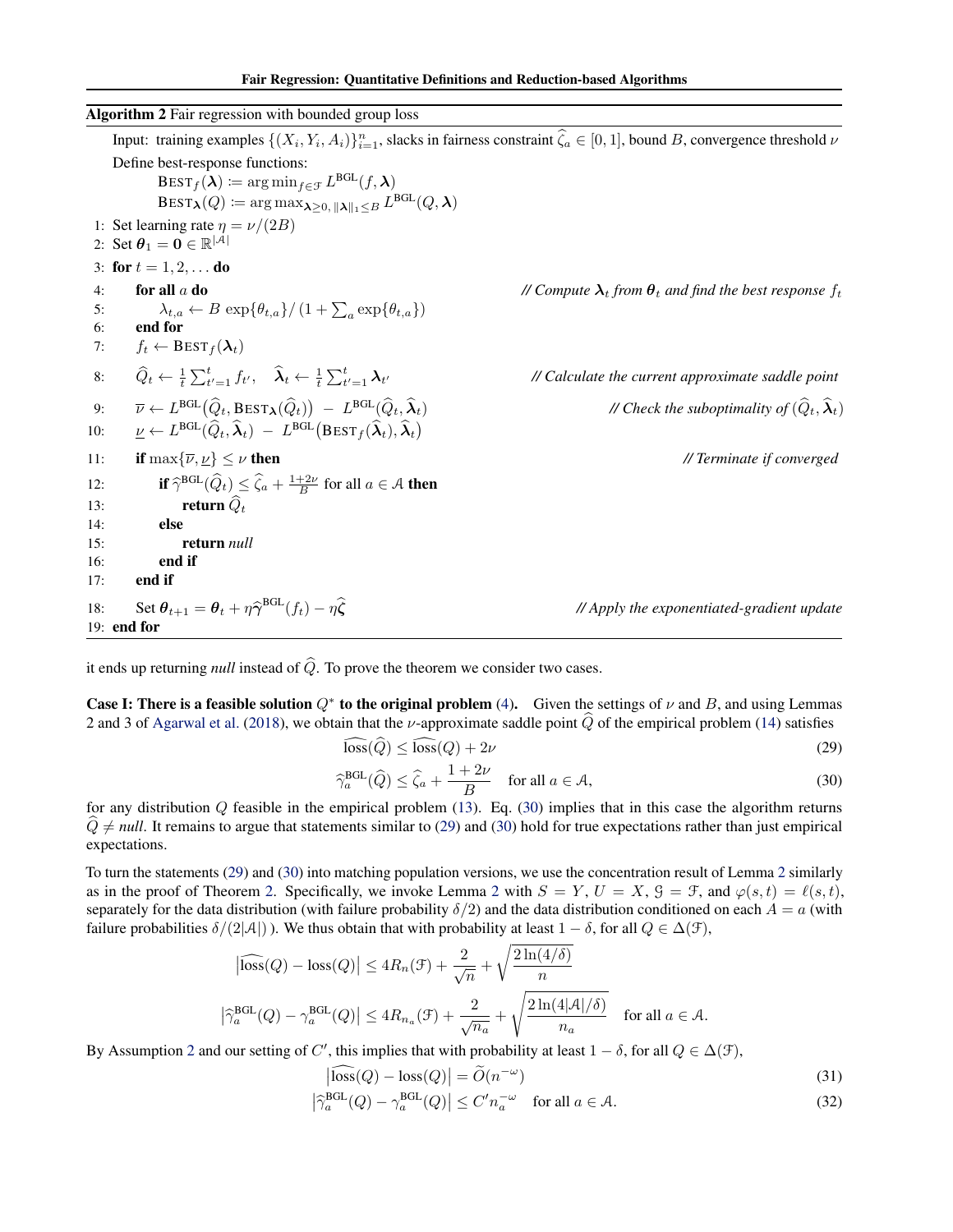<span id="page-14-0"></span>We continue the analysis assuming that the uniform convergence bounds [\(31\)](#page-13-0) and [\(32\)](#page-13-0) both hold. Instantiating the bound [\(31\)](#page-13-0) for  $\text{loss}(Q)$  and  $\text{loss}(Q)$  in Eq. [\(29\)](#page-13-0) yields, for any Q feasible in the empirical problem [\(13\)](#page-6-0),

$$
loss(\widehat{Q}) \le loss(Q) + 2\nu + \widetilde{O}(n^{-\omega}) = loss(Q) + \widetilde{O}(n^{-\omega}),
$$
\n(33)

where the last equality follows by our setting of  $\nu$ . Similarly, instatianting the bound [\(32\)](#page-13-0) for  $\hat{\gamma}_a^{\text{BGL}}(\hat{Q})$  in Eq. [\(30\)](#page-13-0) yields

$$
\gamma_a^{\text{BGL}}(\widehat{Q}) \le \widehat{\zeta}_a + \frac{1+2\nu}{B} + \widetilde{O}(n_a^{-\omega}) \le \zeta_a + \widetilde{O}(n_a^{-\omega}) \quad \text{for all } a \in \mathcal{A}, \tag{34}
$$

where the last inequality follows by our setting of B,  $\nu$ , and C' as well as the bound  $\hat{\zeta}_a \le \zeta_a + C'n_a^{-\omega}$  from Assumption [2.](#page-6-0)

Above, we assumed that  $Q$  was a feasible point of the empirical problem [\(13\)](#page-6-0). However, assuming that Eq. [\(32\)](#page-13-0) holds, any feasible solution of the population problem  $(4)$  is also feasible in the empirical problem  $(13)$  thanks to our setting of  $C'$ . Thus, Eqs. (33) and (34) hold for any  $Q^*$  feasible in [\(4\)](#page-3-0), proving the theorem in this case.

**Case II: There is no feasible solution**  $Q^*$  to the original problem [\(4\)](#page-3-0). In this case, the *v*-approximate saddle point  $\hat{Q}$ that the algorithm finds may still satisfy

$$
\widehat{\gamma}_a^{\text{BGL}}(\widehat{Q}) \le \widehat{\zeta}_a + \frac{1+2\nu}{B} \quad \text{for all } a \in \mathcal{A},\tag{35}
$$

in which case the algorithm returns  $\hat{Q}$  and the theorem holds vacuously since here is no feasible point  $Q^*$ . If the found approximate saddle point does not satisfy Eq. (35), then the algorithm returns *null* and the theorem also holds.

#### F. Details for Efficient Implementation of Algorithm [1](#page-5-0)

On the high level, Algorithm [1](#page-5-0) keeps track of auxiliary vectors  $\theta_t^+$ ,  $\theta_t^- \in \mathbb{R}^{|\mathcal{A}|N}$ . These are used to obtain the vector  $\lambda_t \in \mathbb{R}2|\mathcal{A}|N$  played by the  $\lambda$ -player. The Q-player responds to  $\lambda_t$  by playing  $h_t \in \mathcal{H}$  (Step [7\)](#page-5-0), which is used to update  $\theta_t^{\pm}$ . The average of  $\lambda_t$ 's and  $h_t$ 's played so far is the candidate solution for the saddle-point problem

$$
\min_{Q \in \Delta} \max_{\lambda \ge 0, \|\lambda\|_1 \le B} L(Q, \lambda). \tag{36}
$$

The algorithm checks the suboptimality of this solution and terminates once the convergence  $\nu$  is reached (Steps [9–11\)](#page-5-0).

The updates of  $\theta_t^+$  and  $\theta_t^-$  (Step [12\)](#page-5-0) run in time  $O(|A|N)$  assuming that  $\gamma(h_t)$  has already been calculated. Similarly, the transformation of  $\theta_t^+$  and  $\theta_t^-$  to  $\lambda_t$  (Steps [4–6\)](#page-5-0) runs in time  $O(|A|N)$ , because the denominator is the same across all coordinates and so it needs to be computed only once. We next show that the remaining operations, except for the two BEST<sub>h</sub> calls, run in time  $O(n \log n + |\mathcal{A}|N)$ .

**Computation of**  $\widehat{\cos(t_{h f})}$  and  $\widehat{\gamma}(h_f)$ . This computation is implicit in the calculation of Lagrangian in Steps [9–10,](#page-5-0) and also in the updates of  $\theta_t^+$  and  $\theta_t^-$  in Step [12.](#page-5-0) By Eq. [\(15\)](#page-10-0),

$$
\widehat{\text{cost}}(h_f) = \widehat{\mathbb{E}}\Big[\ell_\alpha(Y, \underline{f}(X)) - \ell(Y, \frac{\alpha}{2})\Big],
$$

so it can be calculated in time  $O(n)$  in a single pass over examples. To calculate  $\hat{\gamma}(h_f)$ , we keep the training examples<br>partitioned into [A] disjoint sets according to their protected attribute A. Let  $n$ , be the num partitioned into |A| disjoint sets according to their protected attribute A. Let  $n_a$  be the number of examples with  $A = a$ . We sort these examples according to  $f(X)$  in time  $O(n_a \log n_a)$ . Now going through these examples from the largest  $f(X)$ value to the smallest allows us to calculate the conditional expectations

$$
\widehat{\mathbb{E}}[h_f(X,z) | A = a] = \widehat{\mathbb{P}}[f(X) \ge z | A = a]
$$

across all z in time  $O(n_a + N)$ . Since we need to do this for all  $a \in A$ , the overall runtime is  $O(n \log n + |A|N)$ . Finally, to calculate  $\hat{\gamma}$  we also need expectations  $\hat{\mathbb{E}}[h_f(X, z)]$ , which can be obtained by taking weighted sums of  $\hat{\mathbb{E}}[h_f(X, z) | A = a]$ in time  $O(|A|N)$ . Altogether, the running time of computing  $\widehat{\cos}(h_f)$  and  $\widehat{\gamma}(h_f)$  is therefore  $O(n \log n + |A|N)$ .

**Computation of**  $L(h_f, \lambda)$  and  $L(\hat{Q}_t, \lambda)$ . Lagrangian is evaluated in Steps [9–10](#page-5-0) to determine whether the algorithm has converged. Note that  $L(Q, \lambda)$  depends on Q only through  $\widehat{\cosh}(Q)$  and  $\widehat{\gamma}(Q)$ . If we have already computed these,  $L(Q, \lambda)$ can be evaluated in time  $O(|A|N)$ . To calculate  $L(h_f, \lambda)$  for an arbitrary  $h_f$ , we first need to calculate  $\widehat{\cosh}(h_f)$  and  $\widehat{\gamma}(h_f)$ , so the overall running time is  $O(n \log n + |\mathcal{A}|N)$ . To calculate  $L(\widehat{Q}_t, \lambda)$ , note that  $\widehat{\text{cost}}(\widehat{Q}_t) = \frac{1}{t} \sum_{t'=1}^{t} \widehat{\text{cost}}(h_{t'})$ , so we can obtain  $\widehat{\text{cost}}(\widehat{Q}_t)$  from  $\widehat{\text{cost}}(\widehat{Q}_{t-1})$  at the cost of evaluation of  $\widehat{\text{cost}}(h_t)$  and similarly for  $\widehat{\gamma}(\widehat{Q}_t)$ . Therefore, the first evaluation of the form  $L(\hat{Q}_t, \lambda)$  takes time  $O(n \log n + |\mathcal{A}|N)$  and each consequent evaluation takes time  $O(|\mathcal{A}|N)$ .

**Computation of BEST<sub>N</sub>** $(\hat{Q}_t)$ . The best response of the  $\lambda$ -player is used in Step [9](#page-5-0) to determine the suboptimality of the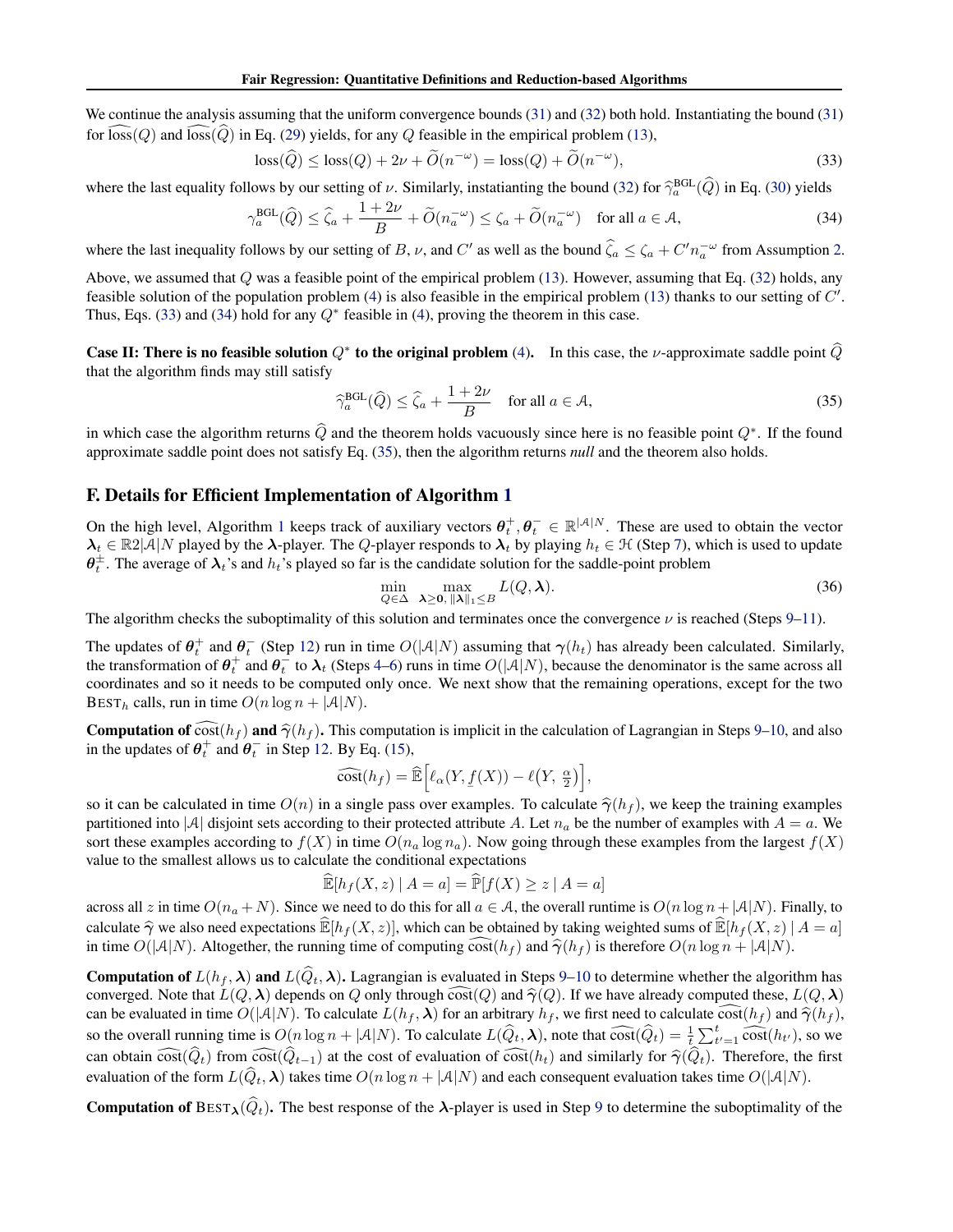<span id="page-15-0"></span>current solution. Given an arbitrary Q, BEST $_{\lambda}(Q)$  returns  $\lambda$  maximizing  $L(Q, \lambda)$  over  $\lambda \ge 0$ ,  $\|\lambda\|_1 \le B$ . By first-order optimality, the optimizing  $\lambda$  is either 0 or puts all of its mass on the most violated constraint among  $\hat{\gamma}_{a,z}(Q) \leq \hat{\epsilon}_a$ ,  $\hat{\gamma}_{a,z}(Q) \ge -\hat{\epsilon}_a$ . In particular, let  $\mathbf{e}_{a,z}^+$  and  $\mathbf{e}_{a,z}^-$  denote the basis vectors corresponding to coordinates  $\lambda_{a,z}^+$  and  $\lambda_{a,z}^-$ . The call to BEST,  $(\Omega)$  first calculates call to  $\text{BEST}_{\lambda}(Q)$  first calculates

$$
(a^*, z^*) = \underset{(a,z)}{\arg \max} [|\hat{\gamma}_{a,z}(Q)| - \hat{\varepsilon}_a]
$$

and then returns

$$
\begin{cases} B\mathbf{e}^+_{a^*,z^*} & \text{if } \widehat{\gamma}_{a^*,z^*}(Q) > \widehat{\varepsilon}_{a^*} \\ B\mathbf{e}^-_{a^*,z^*} & \text{if } \widehat{\gamma}_{a^*,z^*}(Q) < -\widehat{\varepsilon}_{a^*} \\ \mathbf{0} & \text{otherwise.} \end{cases}
$$

Thus,  $\text{BEST}_\lambda(\widehat{Q}_t)$  can be calculated in time  $O(|A|N)$  as long as we have  $\widehat{\gamma}(\widehat{Q}_t)$ , whose computation we have already accounted for within the computation of the Lagrangian of the form  $L(\widehat{Q}_t, \lambda)$ .

#### F.1. Details for Reduction to Cost-sensitive Classification

By definition of  $\hat{\gamma}_{a,z}(h)$ , we have

$$
\sum_{a,z} \lambda_{a,z} \hat{\gamma}_{a,z}(h) = \sum_{a,z} \lambda_{a,z} \left( \frac{1}{p_a} \widehat{\mathbb{E}} \left[ h(X,z) \mathbf{1} \{ A = a \} \right] - \widehat{\mathbb{E}} \left[ h(X,z) \right] \right)
$$
  

$$
= \widehat{\mathbb{E}} \left[ N \mathbb{E}_Z \left[ \sum_a \lambda_{a,Z} h(X,Z) \left( \frac{\mathbf{1} \{ A = a \} }{p_a} - 1 \right) \right] \right]
$$
  

$$
= \widehat{\mathbb{E}} \left[ N \mathbb{E}_Z \left[ \left( \frac{\lambda_{A,Z}}{p_A} - \sum_a \lambda_{a,Z} \right) h(X,Z) \right] \right].
$$
 (37)

In particular, Eqs. [\(10\)](#page-4-0) and (37) imply that the minimization of  $L(h, \lambda)$  is indeed equivalent to minimizing the right-hand side of Eq. [\(12\)](#page-5-0) as claimed.

#### F.2. Details for Reduction to Least-squares Regression

The construction of the least-squares regression data set begins with Eq. [\(12\)](#page-5-0), which states that for  $h_f \in \mathcal{H}$ 

$$
\widehat{\text{cost}}(h_f) + \sum_{a,z} \lambda_{a,z} \widehat{\gamma}_{a,z}(h_f) = \frac{1}{n} \sum_{i \le n} \sum_{z \in \mathcal{Z}} \frac{1}{N} c_{\lambda}(Y_i, A_i, z) h_f(X_i, z). \tag{38}
$$

We will now rewrite the inner summation over z as a loss function for the predictor f, parameterized by  $\lambda$ . More precisely, for any  $a \in \mathcal{A}$  and  $\tilde{y} \in \tilde{y}$ , let the "loss" function for a prediction u be defined as

$$
g_{\boldsymbol{\lambda}}(\tilde{y}, a, u) = \sum_{z \in \mathbb{Z}, z \le u} \frac{1}{N} c_{\boldsymbol{\lambda}}(\tilde{y}, a, z).
$$

Now consider a specific i in Eq. (38). Let  $X := X_i$ ,  $A := A_i$  and  $\tilde{Y} := Y_i$ . Then the summation over z for this specific i can be written as

$$
\sum_{z \in \mathcal{Z}} \frac{1}{N} c_{\lambda}(\tilde{Y}, A, z) h_f(X, z) = \sum_{z \in \mathcal{Z}} \Big[ g_{\lambda}(\tilde{Y}, A, z) - g_{\lambda}(\tilde{Y}, A, z - \alpha) \Big] \mathbf{1} \{ f(X) \ge z \}
$$

$$
= g_{\lambda}(\tilde{Y}, A, [f(X)]_{\alpha})
$$

$$
= g_{\lambda}(\tilde{Y}, A, f(X)).
$$

Plugging this back into Eq. (38), we see that the minimization of Eq. (38) over  $h \in \mathcal{H}$  is equivalent to the minimization of the empirical loss under  $g_{\lambda}$  among  $f \in \mathcal{F}$ :

$$
\min_{f \in \mathcal{F}} \left[ \frac{1}{n} \sum_{i=1}^n g_{\boldsymbol{\lambda}}(Y_i, A_i, f(X_i)) \right].
$$

Solving this problem directly seems to require access to a generic optimization oracle. We instead use a heuristic, where we first pick

$$
U_i \in \argmin_{u \in [0,1]} g_{\lambda}(Y_i, A_i, u)
$$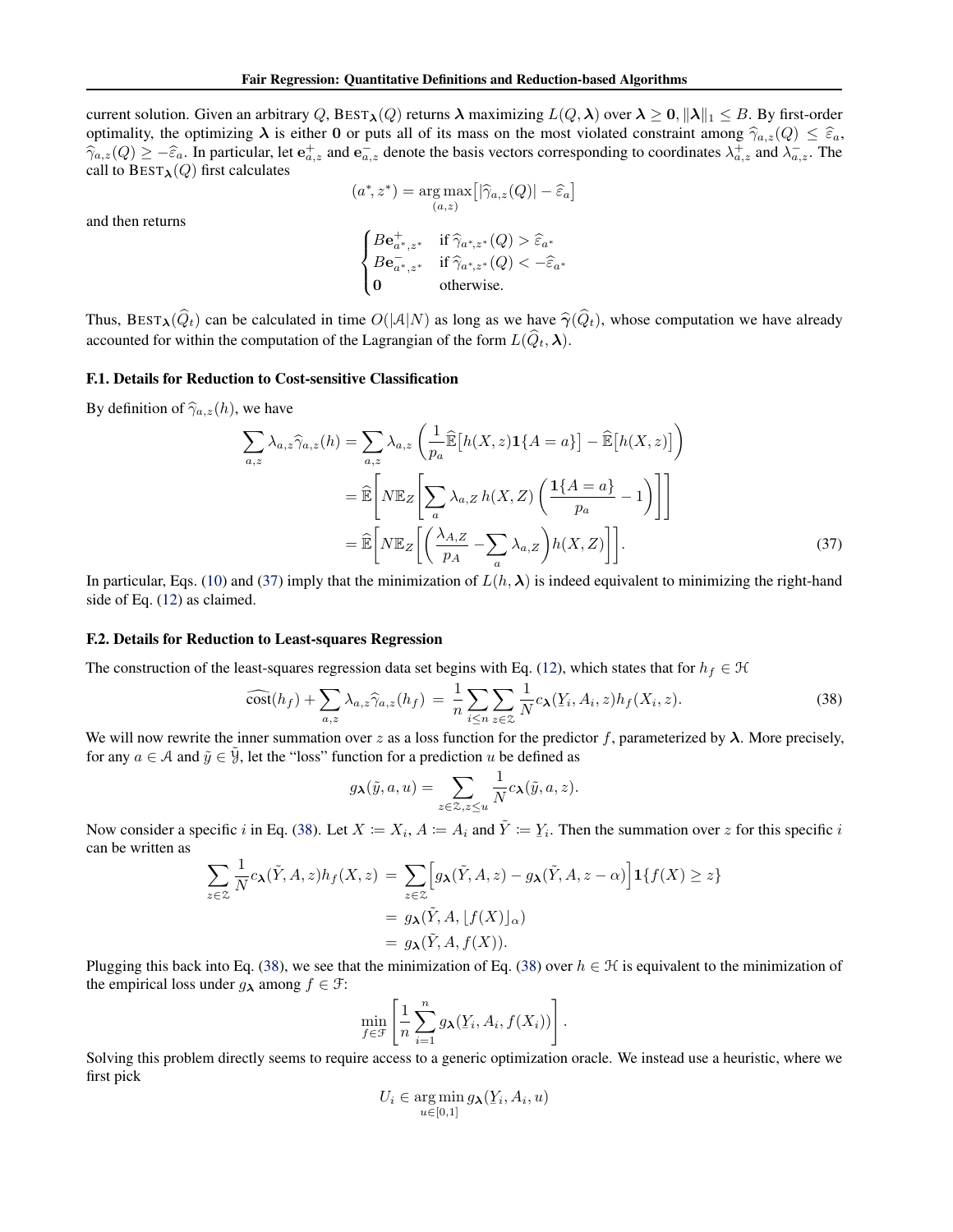<span id="page-16-0"></span>and then seek to solve the least-squares regression problem

$$
\min \sum_{i \le n} (U_i - f(X_i))^2.
$$

To obtain the values  $U_i$  we first calculate the values  $c_{\lambda}(\tilde{y}, a, z)$  across all  $\tilde{y}$ , a, and z in the overall time  $O(|A||\tilde{Y}|N)$ . Then, using the definition of  $g_{\lambda}$ , the minimizer of  $g_{\lambda}(\tilde{y}, a, u)$  over u can be found in time  $O(N)$  for each specific value of  $\tilde{y}$  and a, so all the minimizers can be precalculated in time  $O(|A||\hat{Y}|N)$ . Thus, preparing the data set for the least-squares reduction takes time  $O(|A||\hat{y}|N)$  and the resulting regression data set is of size n.

#### F.3. Details for Reduction to Risk Minimization under  $\ell$

The same reasoning that yielded the reduction to the least-squares regression can be used to derive a reduction to risk minimization under any loss  $\ell(y, u)$  that is convex in u. We again begin with computing the minimizers  $U_i$  for each  $g_{\lambda}(Y_i, A_i, f(X_i))$  term. Now suppose that there are two values  $\tilde{Y}_{i,1}, \tilde{Y}_{i,2} \in [0,1]$  such that  $\frac{\partial}{\partial u} \ell(\tilde{Y}_{i,1}, U_i) \leq 0$  and  $\frac{\partial}{\partial u} \ell(\tilde{Y}_{i,2}, U_i) \ge 0$  (if  $\ell$  is non-smooth, we can pick arbitrary elements of the subdifferential set). If no such pair exists, then it is not possible to obtain  $f(X_i) = U_i$  by minimizing  $\ell$  over any distribution of examples since the gradient can never vanish at  $U_i$ . However, if such a pair exists, we can induce weights  $W_{i,1}, W_{i,2} \in [0,1]$  such that  $W_{i,1} + W_{i,2} = 1$  and

$$
W_{i,1} \frac{\partial}{\partial u} \ell(\tilde{Y}_{i,1}, U_i) + W_{i,2} \frac{\partial}{\partial u} \ell(\tilde{Y}_{i,2}, U_i) = 0.
$$

Hence, we create two weighted examples for each  $(X_i, A_i, Y_i)$  triple in our dataset, and solve

$$
\min_{f \in \mathcal{F}} \sum_{i=1}^n \Big[ W_{i,1} \, \ell(\tilde{Y}_{i,1}, f(X_i)) + W_{i,2} \, \ell(\tilde{Y}_{i,2}, f(X_i)) \Big].
$$

For instance, for logistic loss, we can always pick  $\tilde{Y}_{i,1} = 0$ ,  $\tilde{Y}_{i,2} = 1$  and  $W_{i,2} = U_i$ . The complexity of this reduction is identical to that of the least-squares reduction above, but the resulting risk minimization problem might be better aligned with the original problem as the experiments in Section [6](#page-6-0) show.

#### G. Additional Experimental Results

In this section, we include further details on our experimental evaluation.

Evaluation on the training sets. In Figure [2](#page-17-0) we include the training performances of our algorithm and the baseline methods, including the SEO method and the unconstrained regressors. Our method generally dominated or closely matched the baseline methods. The SEO method provided solutions that were not Pareto optimal on the law school data set.

Implementation of the cost-sensitive oracle. Given an instance of cost-sensitive classification problem, CS oracle optimizes the equivalent weighted binary classification problem on the data  $\{W_i, X'_i, Y_i\}_{i=1}^n$  with each  $X'_i = (x_i, z_i)$  (see Section [3](#page-3-0) for the transformation). The oracle aims to solve

$$
\min_{h \in \mathcal{H}} \sum_{i=1}^{n} W_i \mathbf{1} \{ h(X'_i) \neq Y_i \} . \tag{39}
$$

where every function h in the class H is parameterized by a vector  $\beta$  and defined as  $h(x, z) = 1 \{ \langle \beta, x \rangle \geq z \}$  for any input  $(x, z)$ . Instead of optimizing over the objective in (39), we will consider the following minimization problem with hinge loss. It will be convenient to consider the labels  $Y_i$  take values  $\{\pm 1\}$  and each predictor h predicts in  $\{\pm 1\}$ . Then the optimization becomes:

$$
\min_{\beta} \sum_{i=1}^{n} W_i \max \left\{ 0, \frac{\alpha}{2} - \langle \beta, x_i \rangle Y_i \right\}
$$

Furthermore, we will optimize over  $\beta$  with  $\ell_{\infty}$  norm bounded by 1. Then we can encode the optimization problem as a linear program:

$$
\min_{\beta,t} \sum_{i} t_i
$$
\n
$$
\text{for all } i \in [n]: \quad t_i \ge 0,
$$
\n
$$
\text{for all } i \in [n]: \quad t_i \ge \frac{\alpha}{2} - Y_i \langle \beta, x_i \rangle,
$$
\n
$$
\text{for all } j \in [d]: -1 \le \beta_j \le 1.
$$